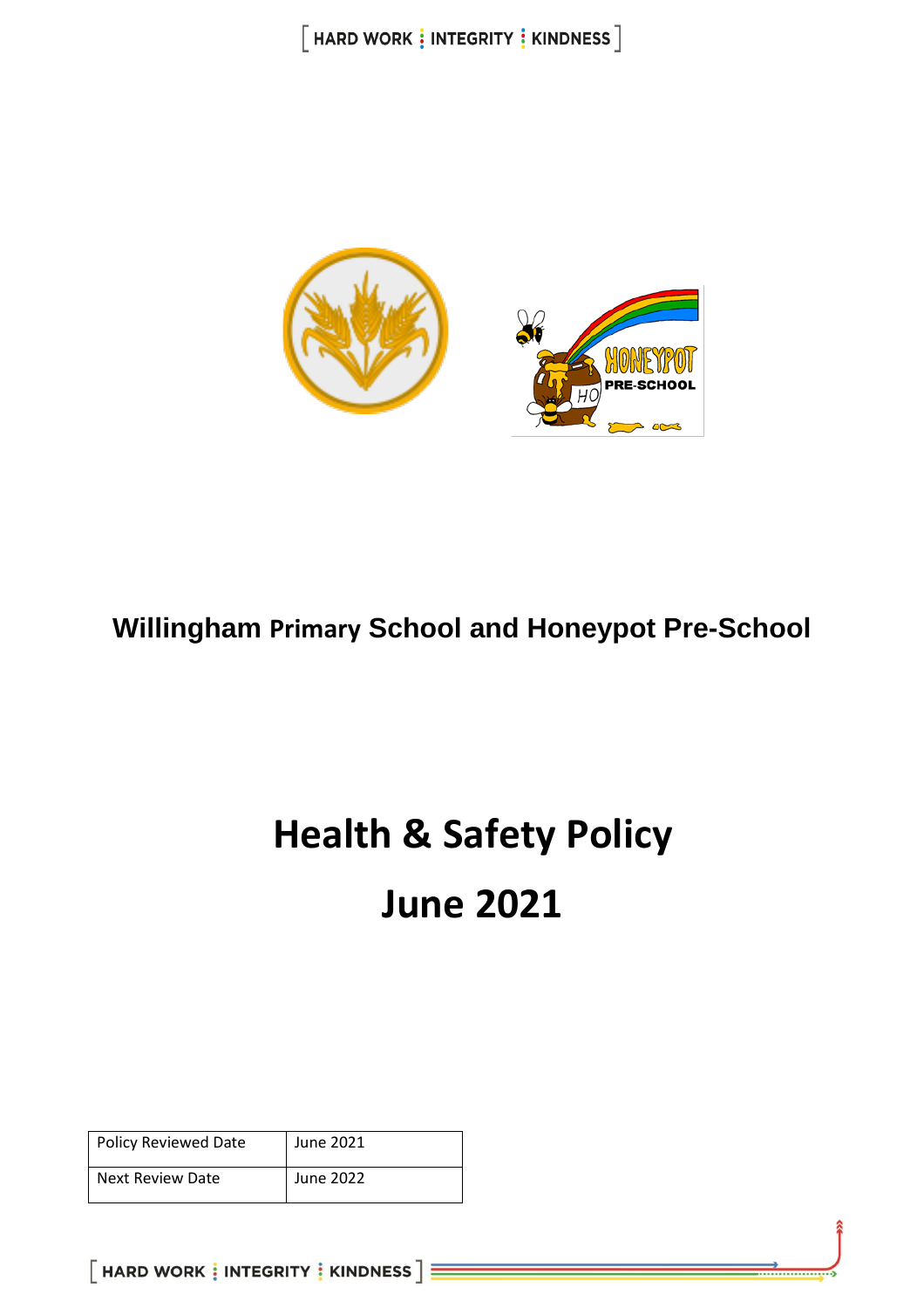### **Covid-19 Update May 2020**

During the 2020 Covid-19 crisis, the contents of this policy remain in place unless superseded by the information and procedures laid out in the schools [Covid-19 School Risk Management Assessment.](https://willinghampri.sharepoint.com/:w:/r/sites/smt/_layouts/15/Doc.aspx?sourcedoc=%7B70fba091-f205-4b56-b36e-de8fc23fe9fc%7D&action=view)

The content of this Risk Assessment identifies specific Covid-related risks and requirements for staff and pupils in the school to ensure that the health and safety of all is maintained.

The school is committed to following all Governmental advice around managing risk on the premises and offsite; this is regularly updated to reflect the information provided. The school will continue to assess risk, and look at the application of current COVID-19 guidance and how this relates to the risks in their own workplaces and with staff and pupils working offsite. It will likely warrant changes in certain practices, and where this is the case the school will look at the impact on general risk control procedures and measures, reassessing them if applicable. This includes building-in suitable cover and capacity for safety critical processes.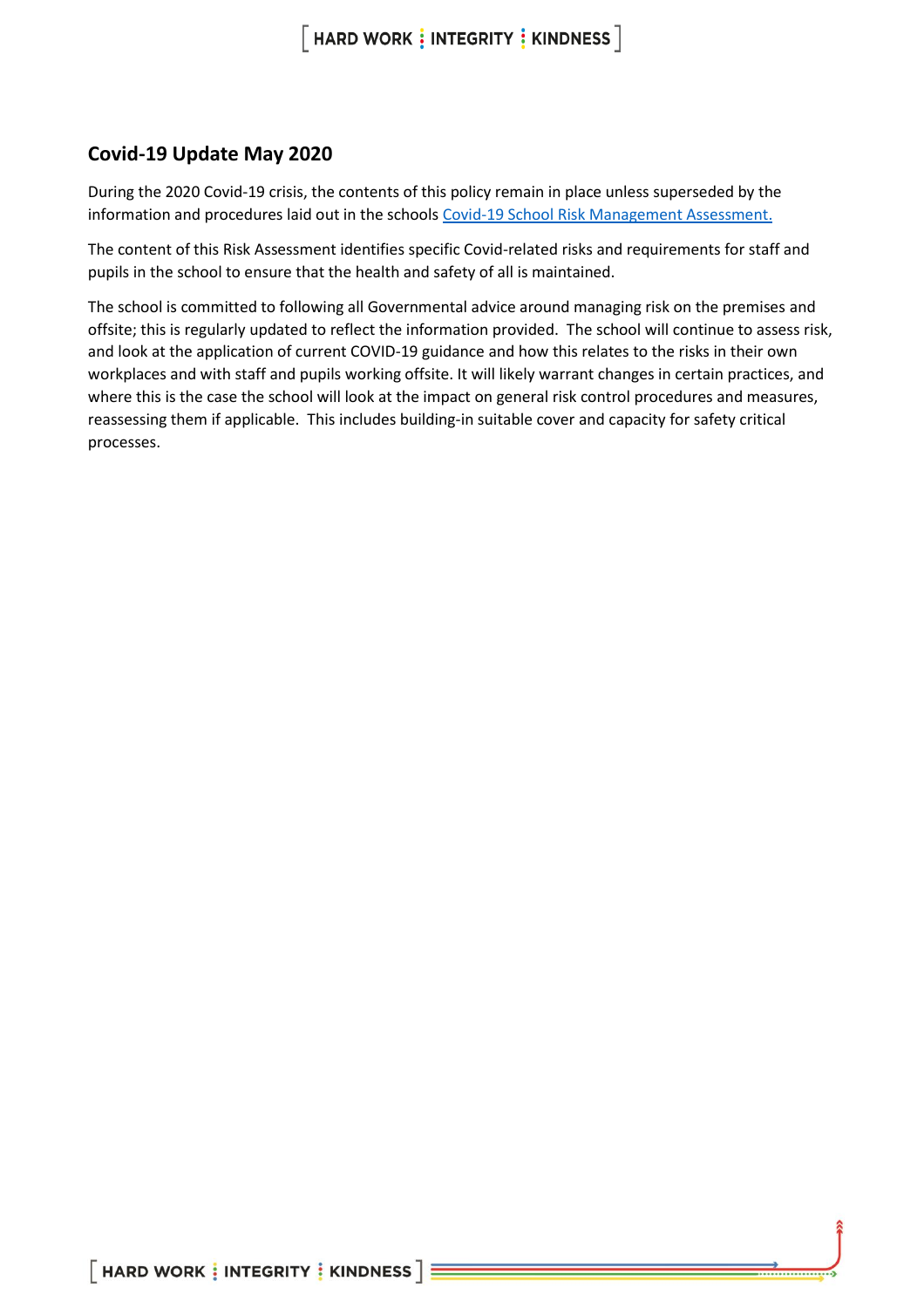### **Statement of General Policy on Health, Safety and Welfare**

### *Where reference is made to the school this includes Honeypot Preschool.*

Willingham Primary School believes that health and safety are of paramount importance. The school is committed to providing its employees with safe places of work that do not impact negatively on their health and well-being.

Willingham Primary School is also committed to conducting its undertaking in such a way as to not adversely affect the health and safety of its stakeholders or anyone else who could be negatively impacted by its activities.

The school aims to achieve this commitment by adopting the following principles:

- Putting policies, arrangements and procedures in place to promote effective health and safety management;
- Taking a risk-based approach to school activities to identify sensible, realistic and effective control measures which facilitate the safe delivery of its aims and objectives;
- Providing resources, including time, finance and competent advice, to facilitate the delivery of the school's health and safety aims and objectives;
- Involving employees from all levels of the school in the delivery of health and safety aims and objectives;
- Providing information, instruction, training and supervision so that all staff are aware of their health and safety responsibilities and the hazards and risks posed by their work and working environment;
- Setting targets and objectives to encourage continuous organisational health and safety improvement;
- Regularly reviewing and auditing performance to maintain desired standards, to identify any potential areas of weakness and to promote continuous health and safety improvement throughout the organisation.

The senior leadership and management teams are accountable for the management of health and safety and for the implementation of the school's health and safety policy in their areas of control.

Employees have a duty to protect themselves and others by working safely, co-operating with the senior leadership and management teams, observing all relevant information and instructions and reporting any health and safety matters with appropriate urgency to either the site manager or the senior leadership team.

Katy Stephenson, Chair of Governors **Dave Morel**, Headteacher

Date: 23<sup>rd</sup> June 2021 **Date:** 23<sup>rd</sup> June 2021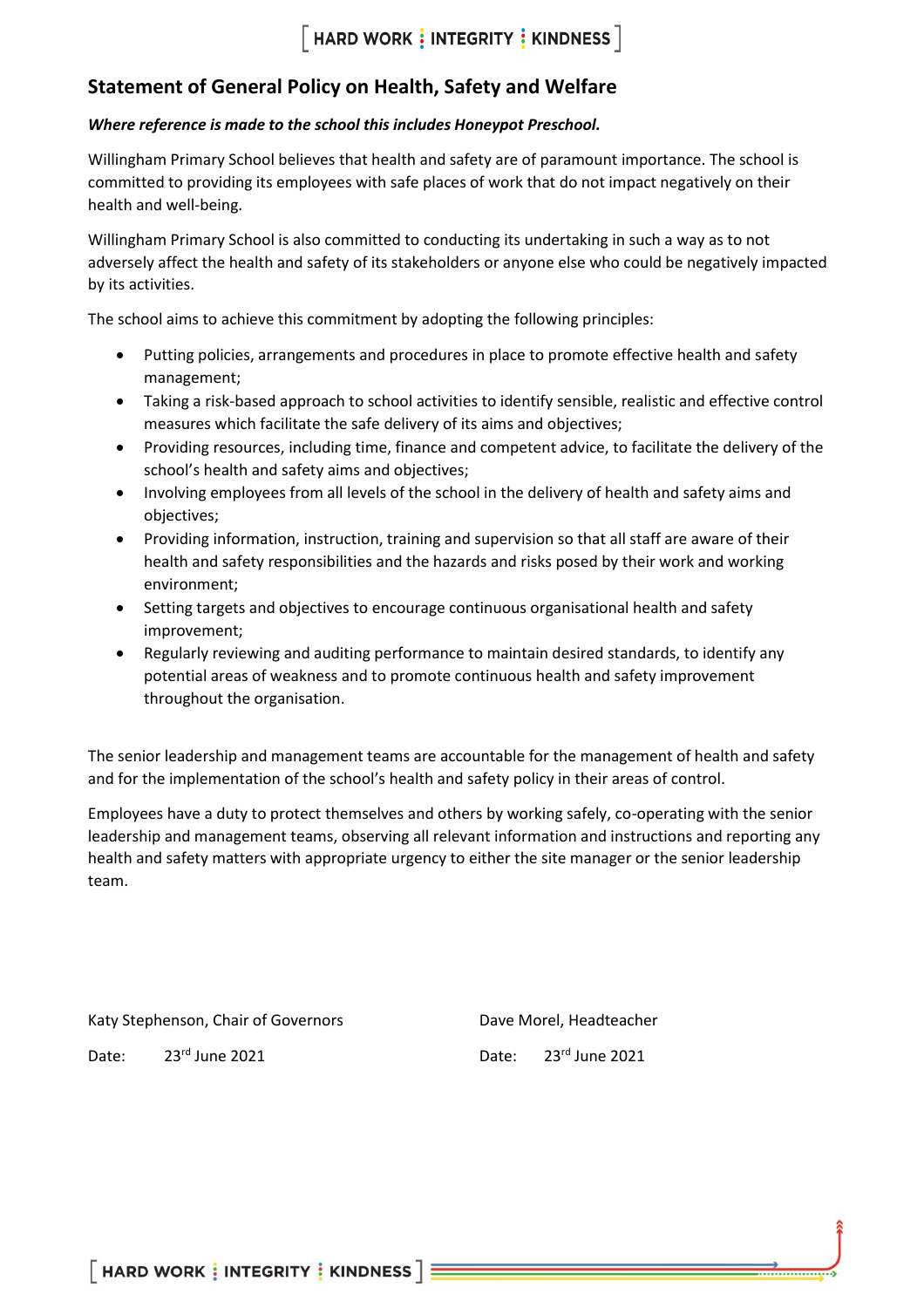### **Table of Contents:**

| Statement of General Policy on Health, Safety and Welfare                   | 2  |
|-----------------------------------------------------------------------------|----|
| <b>Organisation and Responsibilities</b>                                    | 5  |
| Duties of the Governing Body                                                | 5  |
| Duties of the Headteacher                                                   | 5  |
| Duties of the Deputy Headteacher                                            | 6  |
| Duties of the Leadership and Management Team                                | 6  |
| Duties of the Site Manager                                                  | 6  |
| Duties of the School Business Manager                                       | 7  |
| Duties of Teaching Staff including Supply Teachers and Teaching Assistants  | 8  |
| Duties of all employees (including temporary staff)                         | 8  |
| Duties of pupils                                                            | 9  |
| School Health and Safety Representatives                                    | 9  |
| <b>Health and Safety Committee</b>                                          | 9  |
| Duties of External Visits Co-ordinator (EVC)                                | 10 |
| Duties of Volunteers and Parent Helpers                                     | 10 |
| Duties of Contractors (non payroll)                                         | 10 |
| Arrangements and Procedures for Health, Safety and Welfare                  | 11 |
| Communication                                                               | 11 |
| <b>Consultation with Employees</b>                                          | 11 |
| Accident Reporting, Recording and Investigation                             | 11 |
| Asbestos                                                                    | 12 |
| Curriculum Safety (including out of school learning activity/study support) | 12 |
| First Aid, Drugs and Medication                                             | 12 |
| Electrical Equipment (fixed and portable)                                   | 12 |
| Fire Precautions and Procedures (and other emergencies incl. bomb threats)  | 13 |
| First Aid                                                                   | 14 |
| <b>Medication Policy</b>                                                    | 15 |
| Inhalers                                                                    | 15 |
| <b>Glass and Glazing</b>                                                    | 15 |
| <b>Hazardous Substances</b>                                                 | 16 |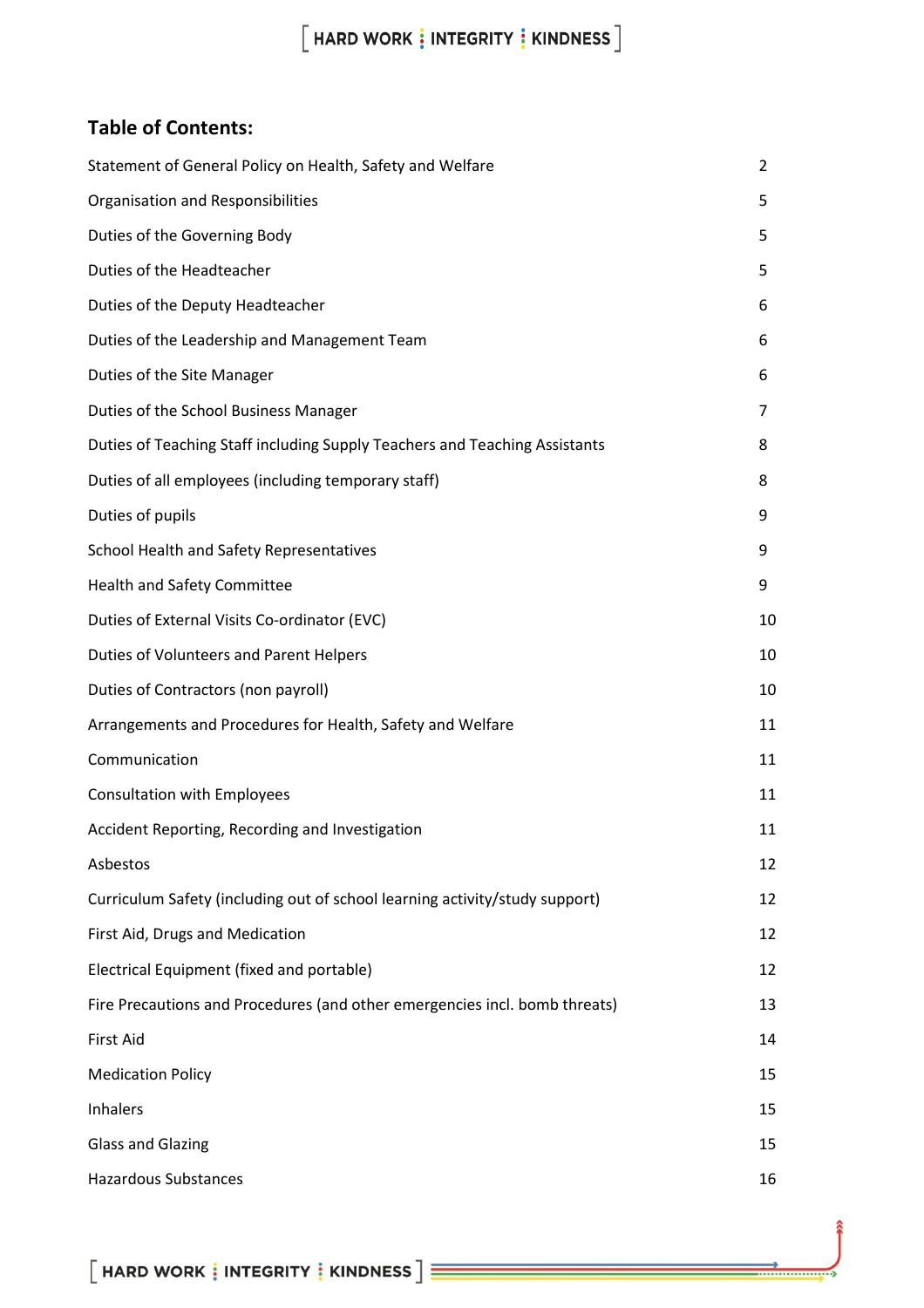| <b>Health and Safety Advice</b>                     | 16 |
|-----------------------------------------------------|----|
| Housekeeping, cleaning and waste disposal           | 16 |
| Manual Handling (typical loads and handling pupils) | 16 |
| Jewellery                                           | 17 |
| Lettings/shared use of premises                     | 17 |
| Lone Working                                        | 17 |
| Maintenance/Inspection of Equipment                 | 17 |
| Personal Protective Equipment (PPE)                 | 18 |
| <b>Reporting Defects</b>                            | 18 |
| <b>Risk Assessments</b>                             | 18 |
| School Trips / Off-Site Activities                  | 18 |
| <b>School Transport</b>                             | 18 |
| Smoking                                             | 18 |
| Staff Health & Safety Training and Development      | 18 |
| Staff Well-being / Stress                           | 18 |
| <b>Swimming Pool Operating Procedures</b>           | 19 |
| Use of VDU's / Display Screens                      | 20 |
| Vehicles on Site                                    | 20 |
| Violence to Staff / School Security                 | 20 |
| Working at Height                                   | 20 |
| <b>Work Experience</b>                              | 21 |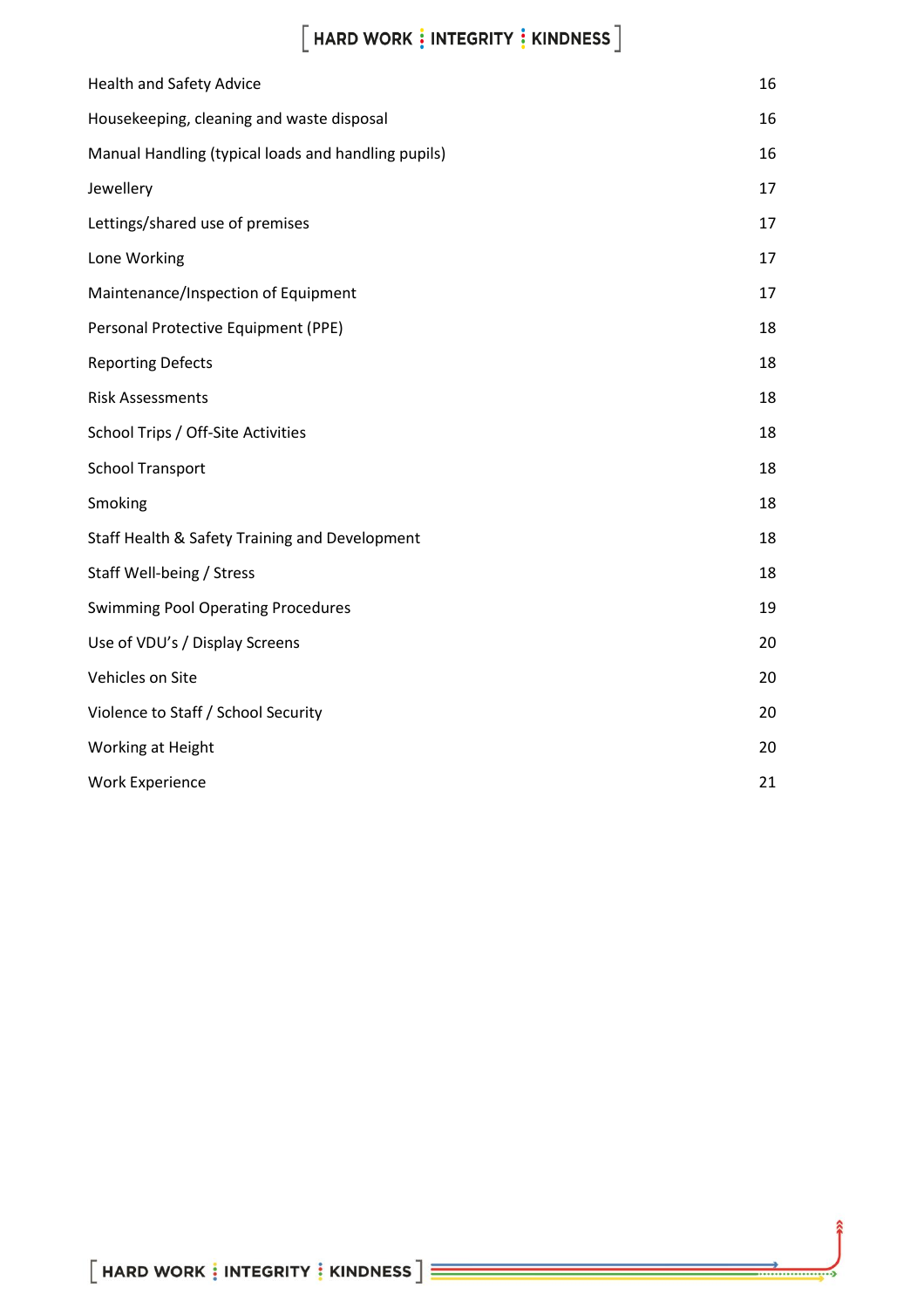### **Organisation and Responsibilities for Health Safety and Welfare**

In order to ensure that health and safety issues are dealt with in accordance with our establishment's safety policy, the following organisational structure has been approved by the Governing Body. Duties and responsibilities have been assigned to Staff and Governors as laid out below.

### **The Duties of the Governing Body**

The Governing Body has overall responsibility for ensuring compliance with this Safety Policy Document. In consultation with the Headteacher the Governors will ensure that there are effective and enforceable arrangements for the provision of health and safety throughout the school, periodically assessing the effectiveness of this document ensuring that any necessary revisions are made to determine the policy and monitor its implementation.

- The Health and Safety Committee report directly back to the Finance and Premises Committee, who, in turn, report to the full Governing Body;
- The Health and Safety Committee are responsible for H & S walks round the school, the collation of draft H & S policy (to be adopted at Finance and Premises committee);
- Management of action points for completion;
- Review of any policies that impact on H & S compliance to inform Finance and Premises Committee.

### **The Duties of the Headteacher**

The Headteacher has day-to-day responsibility for ensuring compliance with this Health & Safety Policy Document. In consultation with the Governors the Headteacher will ensure that there are effective and enforceable arrangements for the provision of health and safety throughout the school, periodically assessing the effectiveness of this document ensuring that any necessary revisions are made to determine the policy and monitor its implementation. The Headteacher will maintain the profile of health and safety within the school by the development of safe working practices and conditions and will ensure that health and safety standards are maintained at all times.

- Ensuring that there is an adequate system in place for the undertaking of risk assessment in compliance with the requirements of the Management Regulations;
- Ensuring that there is a management system for monitoring the effectiveness of health and safety arrangements, which form part of this policy;
- Adequate staffing levels for safe supervision;
- The delegated responsibility for maintenance of the premises;
- The purchase of equipment to meet appropriate safety standards;
- The repair, maintenance and testing of school equipment;
- The provision of appropriate protective clothing where necessary;
- The purchase and maintenance of first aid materials and fire fighting appliances;
- The funding of necessary safety training for staff;
- The arrangements for securing health and safety assistance from a competent source;
- The appointment of a premises manager;
- The provision of appropriate health and safety information to governors.

The Headteacher may choose to delegate to other members of staff any or all of the duties associated with the above matters. It is clearly understood by everyone concerned that the delegation of certain duties will not relieve the Headteacher from the overall day-to-day responsibilities for health and safety within the school.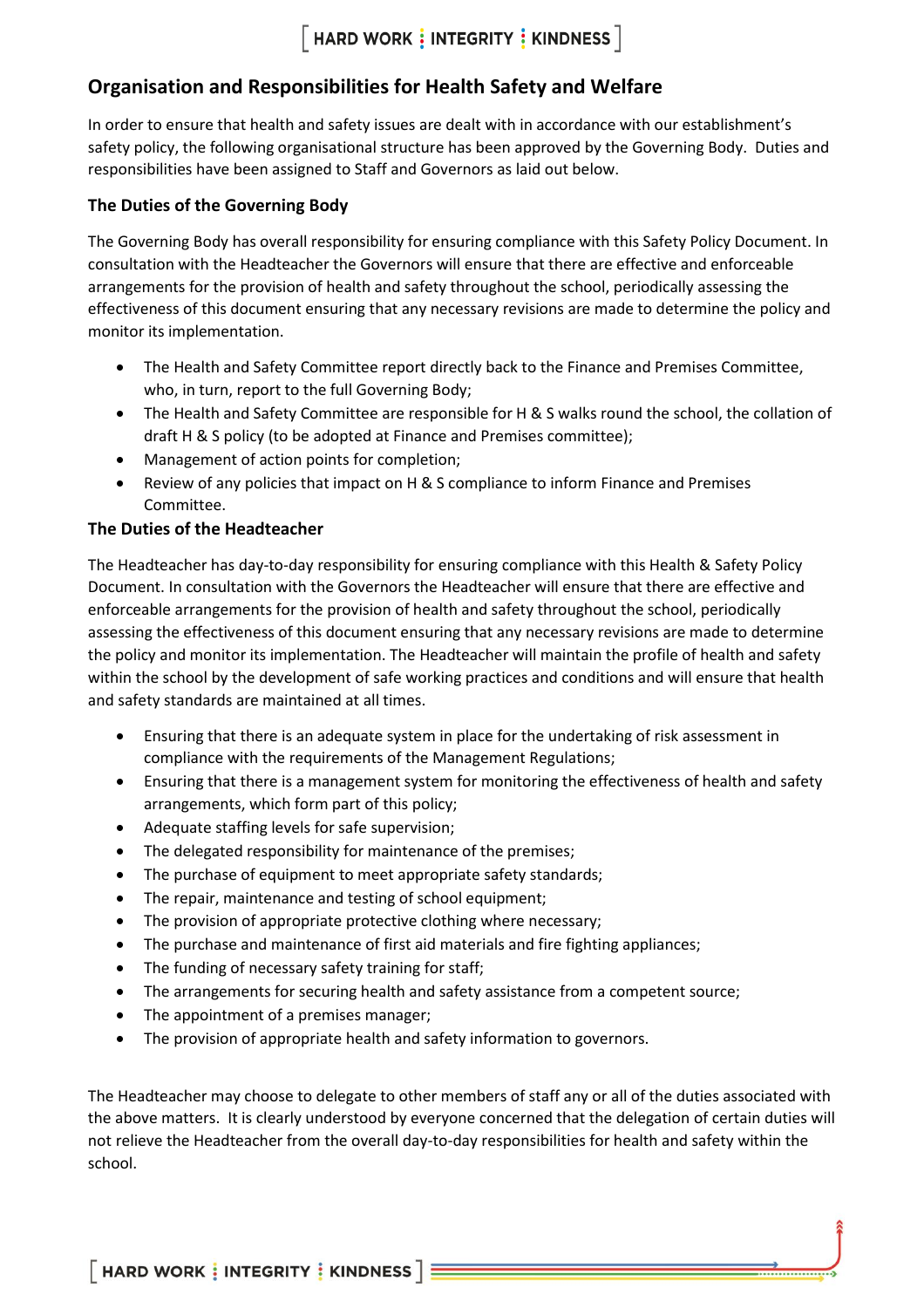### **The Duties of the Deputy Headteacher**

The Headteacher will delegate to the school's Deputy Headteacher, the majority of the duties that are linked with the overall responsibilities of the Head in their absence.

### **The Duties of Senior Leadership and Management Team**

The senior leadership and management teams are responsible for ensuring the application of this policy to all activities undertaken. They will also have responsibilities for ensuring that all relevant parts of the Local Authority's statement are observed and implemented by all. In particular:

- ensure that risk assessments are undertaken, control measures are implemented, and that assessments are monitored and reviewed;
- ensure that appropriate safe working rules and procedures exist and that these are brought to the attention of everyone concerned;
- ensure that all accidents (including near misses) occurring are promptly reported and recorded using the appropriate forms etc;
- ensure that all significant accidents are investigated with a view to preventing a recurrence;
- ensure that all staff are aware of their specific roles in case of fire and/or emergency;
- ensure that adequate levels of class supervision are available at all times;
- maintain or have access to an up to date library of relevant published health and safety guidance from sources including the Children, Families & Adults Learning Directorate, CLEAPSS, DfE, AfPE etc., and ensure that all staff are aware of, and make use of such guidance including that available in electronic format;
- identify specific staff health and safety training needs;
- consult with all staff on any matters which may affect their health or safety whilst at work;
- carry out induction training including any specific information and training that may be necessary because of activities which are peculiar to the school;
- ensure that levels of first aid provision remain adequate for the activities being undertaken;
- resolve health and safety problems referred by members of staff. Any problems that cannot be satisfactorily solved by individual staff, must be referred to the Headteacher.

### **The Duties of the Site Manager**

The Site Manager has a day to day responsibility for ensuring compliance with the school Health and Safety Policy Document and taking effective action and/or immediately referring to the Headteacher any health and safety issues brought to their attention, this includes the stopping of any practices or the use of any tools, equipment etc which are considered unsafe.

The Site Manager is responsible to the Headteacher. Other duties include:

- ensuring that risk assessments are undertaken throughout the establishment, that control measures are implemented, and that assessments are monitored and reviewed;
- arranging for the removal from service of any item of furniture, apparatus or equipment, which has been identified as unsafe;
- taking appropriate action when necessary to prevent injury to others on the site who might otherwise be exposed to unnecessary dangers, e.g. erect barriers around opened manholes etc.;
- participating in the termly health and safety checklist paying particular attention to the building structure, services, access to/egress from the school, main circulation areas etc;
- ensuring that staff within the group are not involved in activities outside their limitations;
- ensuring that any personal protective equipment issued to staff is suitable for the task and that training is provided in the correct use of the equipment;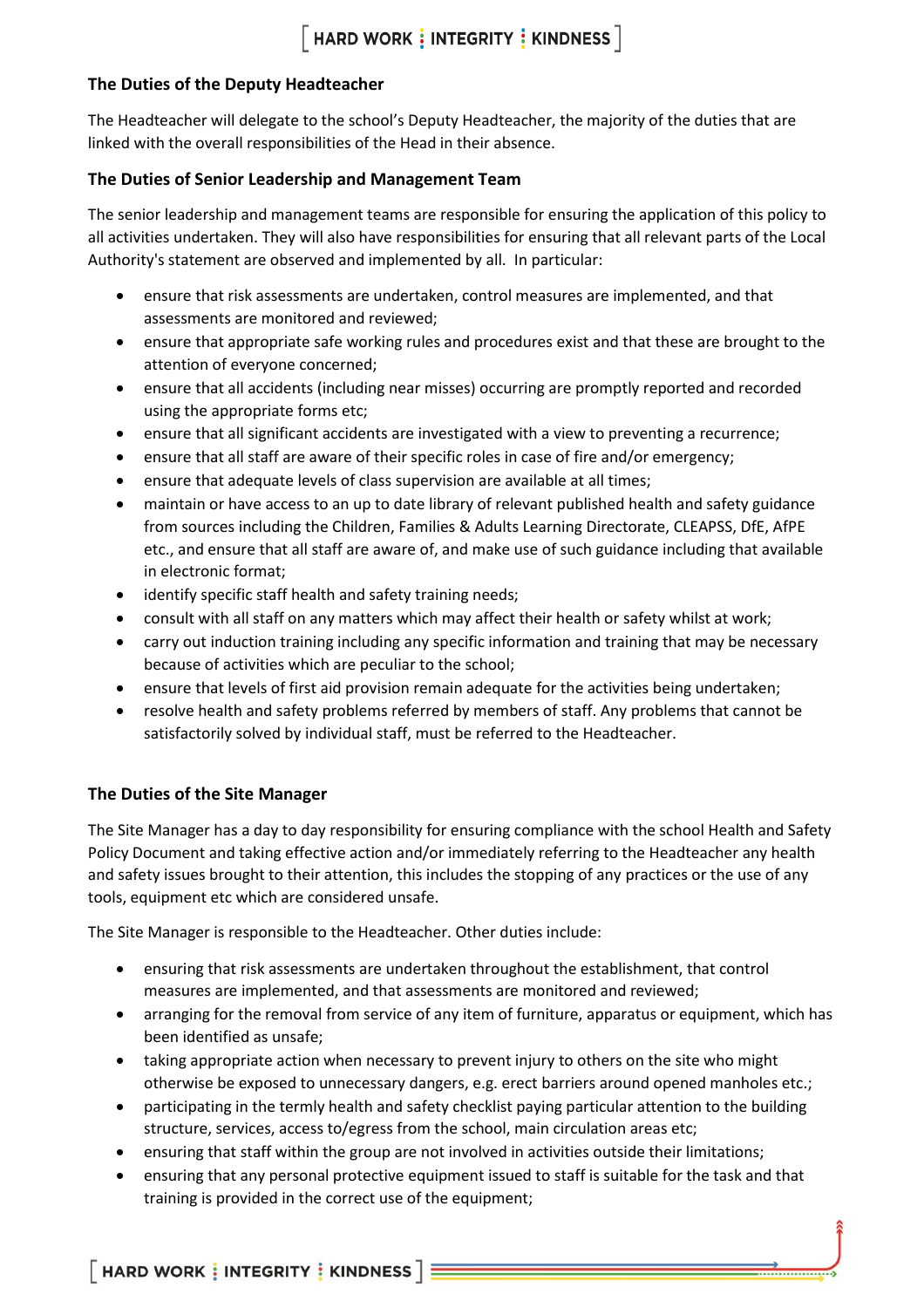- ensuring that all staff work in accordance with safe working practices issued by the school, the LA etc;
- Advise the Local Authority of any defect in the state of repair of the building or its surrounds which is identified as being unsafe, record in local asset management plan and take whatever local action is necessary to minimise the risk until repairs can be arranged;
- Liaise with and monitor as far as is reasonably practicable, the activities of contractors, cleaning and grounds staff to ensure that any risks to the health and safety of staff and others are kept to a minimum;
- ensure that good standards of housekeeping/cleaning are maintained.

### **Duties of the School Business Manager**

The School Business Manager's role is primarily that of facilitator. The School Business Manager may take on certain functions but the overall responsibility rests with the Headteacher of the school. The School Business Manager's duty is to ensure that there is a management system established for the management of health and safety. The duties include:

- Review this policy statement as necessary and ensure that the appropriate amendments are made as and when circumstances change;
- Ensure that the correct procedure is followed for the reporting, recording, investigation and followup of accidents on the premises;
- Review the arrangements for action to be taken in an emergency and ensure that all involved are informed of the arrangements;
- In liaison with the Site Manager advise Local Authority of any defect in the state of repair of the building or its surrounds which is identified as being unsafe, record in local asset management plan and take whatever local action is necessary to minimise the risk until repairs can be arranged;
- In liaison with the Site Manager arrange for the repair, replacement or removal of any item of furniture or equipment, which has been identified as unsafe;
- Co-ordinate the annual health and safety checklist with the Site Manager, ensuring all areas of the establishment and all activities are covered;
- Report to the Head any situation which is unsafe or hazardous to health and which cannot be remedied from within the resources available;
- Liaise with and monitor as far as is reasonably practicable, the activities of catering staff, visitors and others on the site to ensure that any risks to the health and safety of staff and others are kept to a minimum;
- Ensure that the other members of the Senior Leadership and Management teams are kept informed of the names and details of those persons appointed to provide competent health and safety advice.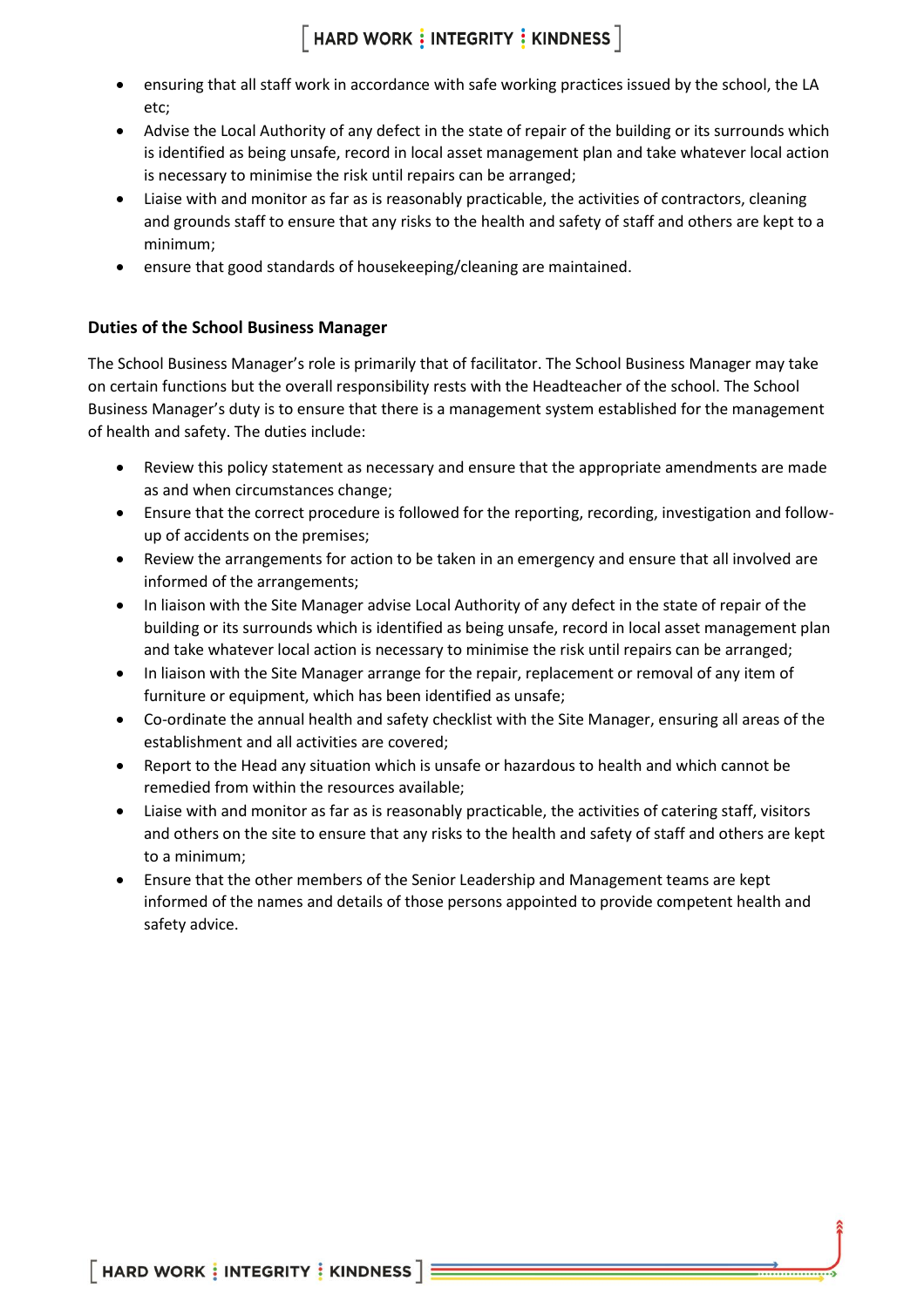### **Duties of Teaching Staff including Supply Teachers and Teaching Assistants**

Teaching Staff have a day to day responsibility for ensuring compliance with this Health & Safety Policy Document and ensuring all persons under their control are aware of the general health and safety requirements of the school and the detailed requirements for activities relevant to them both on site e.g. classrooms, outside areas of the school, and off site e.g. school trips. Teachers are responsible for the immediate safety of the pupils in their classroom. Nominated teachers are responsible for their own classroom and associated equipment, and as such it is their responsibility to ensure that it is maintained to a high standard with respect to health and safety issues.

- ensure effective supervision by only permitting practical work to be carried out by pupils after carrying out a risk assessment. The class size, the abilities of the pupils involved, the activities to be undertaken. will all need to be considered;
- be aware of the school's health and safety policy and any local rules and arrangements which may apply specifically to the context concerned;
- ensure that safety instructions are given to all pupils prior to commencing practical sessions;
- know the location of the nearest firefighting equipment and first aid box, location of inhalers and epipens and know the emergency procedures in respect of invac/evac emergency scenarios;
- ensure that pupils follow school safety rules and that protective equipment is worn where appropriate;
- ensure that all personal protective equipment is suitable and in good condition prior to issue e.g. cooking;
- ensure safety devices e.g. machinery guards are in good condition and are used;
- report any defective equipment to the Site Manager, Senior Leadership and Management teams;
- investigate all significant accidents (in conjunction with a member of the Senior Leadership and Management team), which occur through activities organised/supervised by themselves;
- propose for consideration by the Senior Leadership and Management teams any improvements, which they consider, would improve health or safety standards within the school;
- Teachers will ensure that they remain alert to any changes in their classrooms, common areas and cloakroom area and report any hazards immediately to the Site Manager or Headteacher;
- Teachers will ensure that all equipment is used in the manner for which is was designed.

### **The Duties of Employees including temporary staff**

All employees have individual legal responsibilities to take reasonable care for the health and safety of themselves and for others who may be affected by their acts or omissions. Employees and temporary staff must comply with the school's Health and Safety Policy Document and procedures at all times, co-operate with school management in complying with relevant health and safety law, use all work equipment and substances in accordance with instruction, training and information received. They must report to their immediate line manager any hazardous situations and defects in equipment found in their work places and report all incidents in line with current incident reporting procedure. Employees and temporary staff must act in accordance with any specific health and safety training received, inform their Line Manager of what they consider to be shortcomings in the school's health and safety arrangements and exercise good standards of housekeeping and cleanliness.

- Employees will conform to requested H & S behaviours as requested by the Headteacher;
- Employees will proactively report near misses to the Headteacher on the proforma located on the notice board in the staff room;
- Employees will report any minor accidents/incidents on the green incident forms located in the staff room;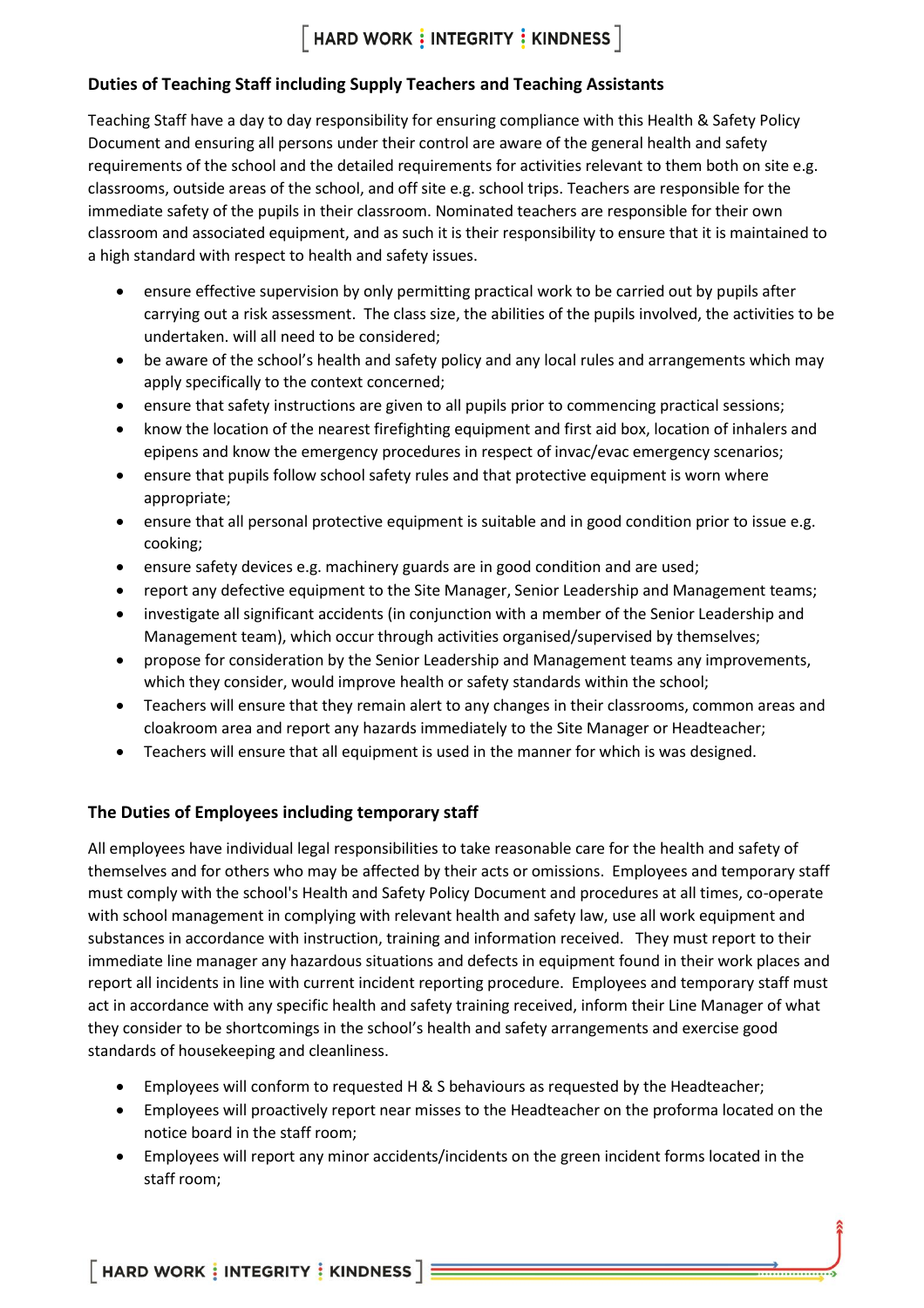- Employees will immediately report, in person, any accidents to staff that result in the need for first aid and these will be recorded in the Medical Book and on Medical Tracker which is located in the main school office;
- Employees will be given the H & S policy annually and will sign to say they have read it, and will follow policies and procedures outlined within it, a record of this will be recorded on the School Central Record (SCR)

### **The Duties of Pupils**

Pupils, in accordance with their age and aptitude, are expected to exercise personal responsibility for the health and safety of themselves and others, , observe all the health and safety rules of the school and in particular the instructions of staff given in an emergency, use and not wilfully misuse, neglect or interfere with anything provided for their health and safety.

- Pupils have chance to practise emergency evacuation procedures (at least termly);
- Pupils are advised of any H & S issues directly pertaining to them at assemblies as and when needed;
- Assemblies are used to reinforce safe behaviours;
- Pupils are able to report unsafe behaviours to an adult;
- Pupils are taught about internet safety and are expected to follow the rules and guidelines at all times that are within the schools E-Safety Policy and the ICT Acceptable Use Policy;
- Honeypot children are made aware of Health and Safety through discussion, planned activities and routines.

#### **School Health and Safety Representatives**

The Governing Body and Headteacher recognise the role of Health and Safety Representatives who may be appointed by a recognised Trade Union. Health and Safety Representatives will be allowed to investigate accidents and potential hazards, pursue employee complaints and carry out school inspections within directed time but, wherever practicable, outside teaching time. Trade Union Representatives are entitled to certain information, e.g. information relating to accidents, and to paid time away from the workplace to train for and carry out their health and safety functions. However representatives are not part of the management structure and do not carry out duties on behalf of the Headteacher or Governing Body.

#### **Health and Safety Committee**

The school has established a Health and Safety Committee, which meets termly. The main purpose of the Committee is to develop and implement measures to ensure the health and safety of all employees, pupils and others who may be affected by the school's activities. Membership of the Committee comprises:

- Headteacher Dave Morel or Deputy Headteacher in the Head's absence
- Site Manager Jon Thorley-Wraight
- Governor Matt Lockyer
- School Business Manager Jo Aldhouse
- Honeypot Manager Kate Van Dort

The Health and Safety Committee will submit an annual report to the Governing Body for their consideration. As a minimum, the report will contain a summary of accident and ill health statistics.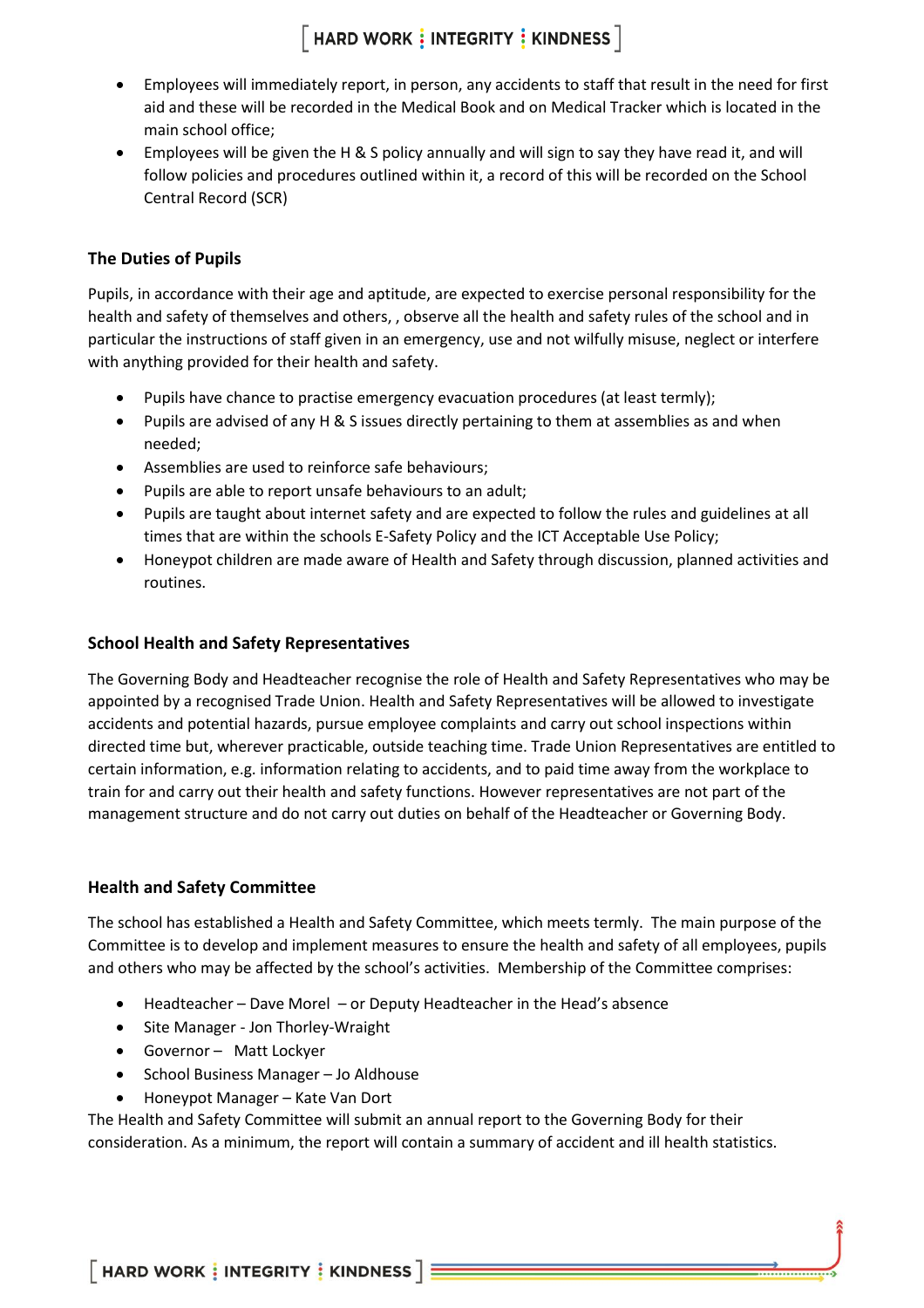### **The Duties of External Visits Coordinators (EVC)**

The External Visits Coordinator (EVC) ensures that all off-site activities and Educational Visits, Regulations and standards for off-site visits are followed. The EVC works with Group Leaders, usually class teachers, to ensure the aim of the educational visit is achievable and in line with those of the school.

• EVCs are Amanda Young and Dave Morel

### **The Duties of Volunteers and Parent Helpers**

Volunteer and parent helpers are provided with information and guidance which includes health and safety, fire and emergency procedures etc. Volunteer and parent helpers are directly accountable to the teacher in charge whilst on the school site or on a school trip/visit.

• Information is provided in the Volunteer Induction pack and specific H & S issues are advised by the Office Manager, Becky Binney.

### **The Duties of Contractors (non-payroll)**

The school's site manager is responsible for the control of contractors on site. The Site Manager will:

- ensure there is an exchange of health and safety information; approved risk assessment and method statement, frequency of liaison meetings and name of person responsible for monitoring contractors working methods prior to the commencement of any works at the school;
- ensure all staff know how to report concerns and to whom;
- liaise with contract supervisor in reference to the County Council 5Cs system.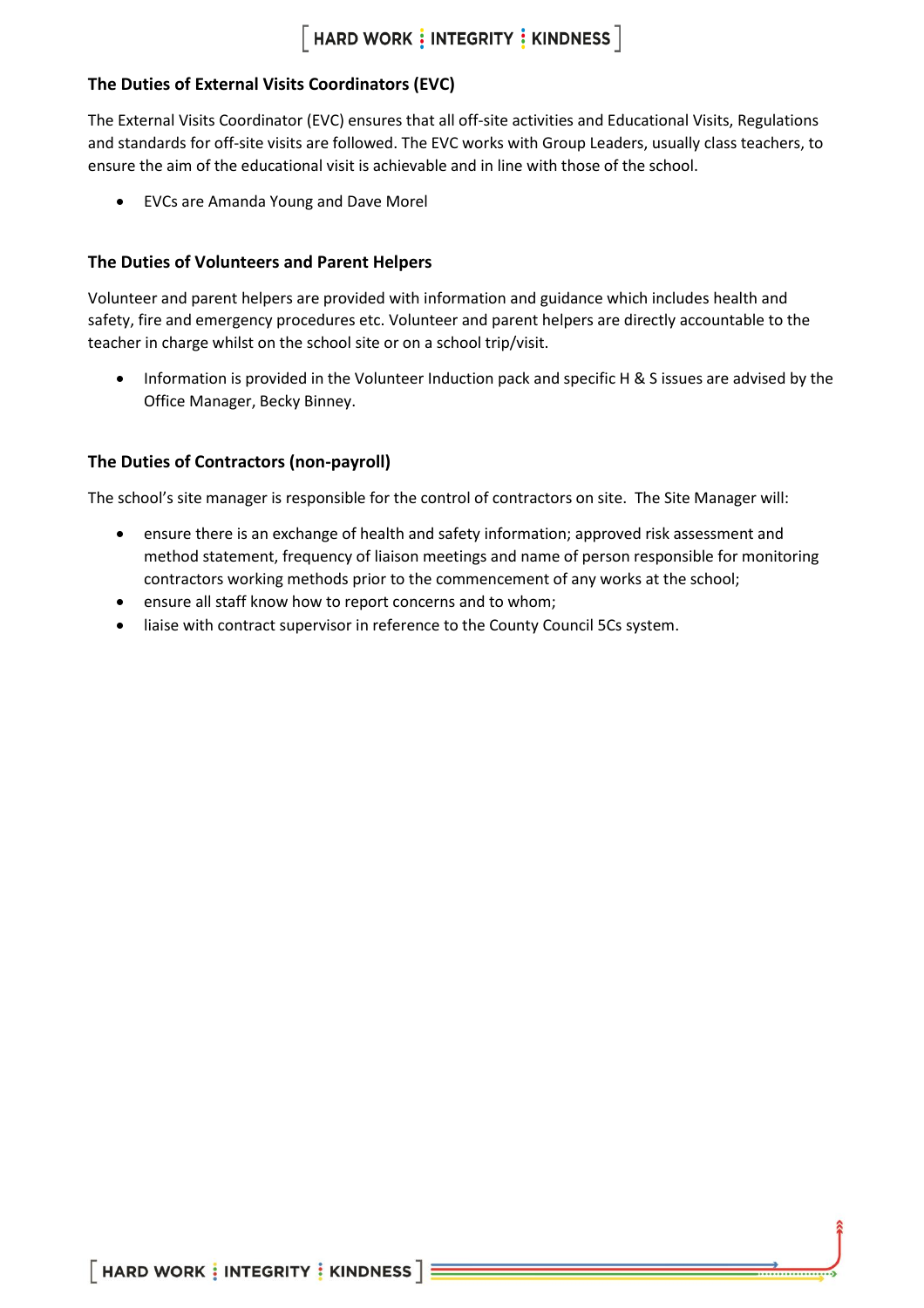### **Arrangements & Procedures for Health, Safety and Welfare**

The following procedures and arrangements have been established within our school to minimise health and safety risks to an acceptable level and to comply with minimum legal requirements.

### **Communication**

The school recognises the importance of communication to such as staff, visitors, pupils, parents, volunteers, contractors etc. School will provide/use:

- Staff Induction packs
- Volunteer Induction pack
- Contractors sign in to the 5C book

### **Consultation with Employees**

The school recognises the importance of consulting with employees on health and safety matters, this is done in the following ways.

- H & S committee
- Weekly staff meetings for teachers and teaching assistants
- Honeypot and Breakfast and After School Club staff meetings
- Near miss / Accident/Incident Recording forms/ Site Managers Log Book

### **Accident Reporting, Recording & Investigation**

Employees must report all accidents, incidents, dangerous occurrences, violence incidents, verbal abuse and near misses in accordance with the County Accident Reporting Procedure;

All accidents, dangerous occurrences, violent incidents and verbal abuse must be reported on the online County Council Incident Report form [\(https://www.reportincident.co.uk/\)](https://www.reportincident.co.uk/).

"Near Misses" must also be reported. These are incidents that occur but where no injury or damage is sustained but could, potentially, have been serious incidents. Remedial action taken promptly after a near miss can prevent a serious accident occurring later.

The Headteacher must ensure that they have seen each County Council Incident Report form before they are sent to Shire Hall. A copy should be kept at the establishment and either centrally filed or held on the personal file of a staff member or pupil/child. NB Faulty systems of work, plant, equipment, fittings etc., must be reported and attended to as soon as possible.

The Senior Leadership and management team must investigate accidents and ensure any remedial steps to minimise the likelihood of similar instances recurring are completed. Faulty equipment etc. must be taken out of use when necessary and will be clearly labelled to that effect. The site manager should be aware of this, and any outstanding issues

All deaths and major injuries must be reported immediately to the Local Authority Health and Safety Team by telephone on 01223 699122.

The online County Council Incident Report form must also be completed for absences through accident for periods of 7 days or more (including weekends and holidays) or when a non-employee attends hospital following an accident whilst working at the school. Please refer to the County Council Incident Report form guidance for full details of reportable incidents. Full guidance and copies of the form are located on the Learn Together Portal.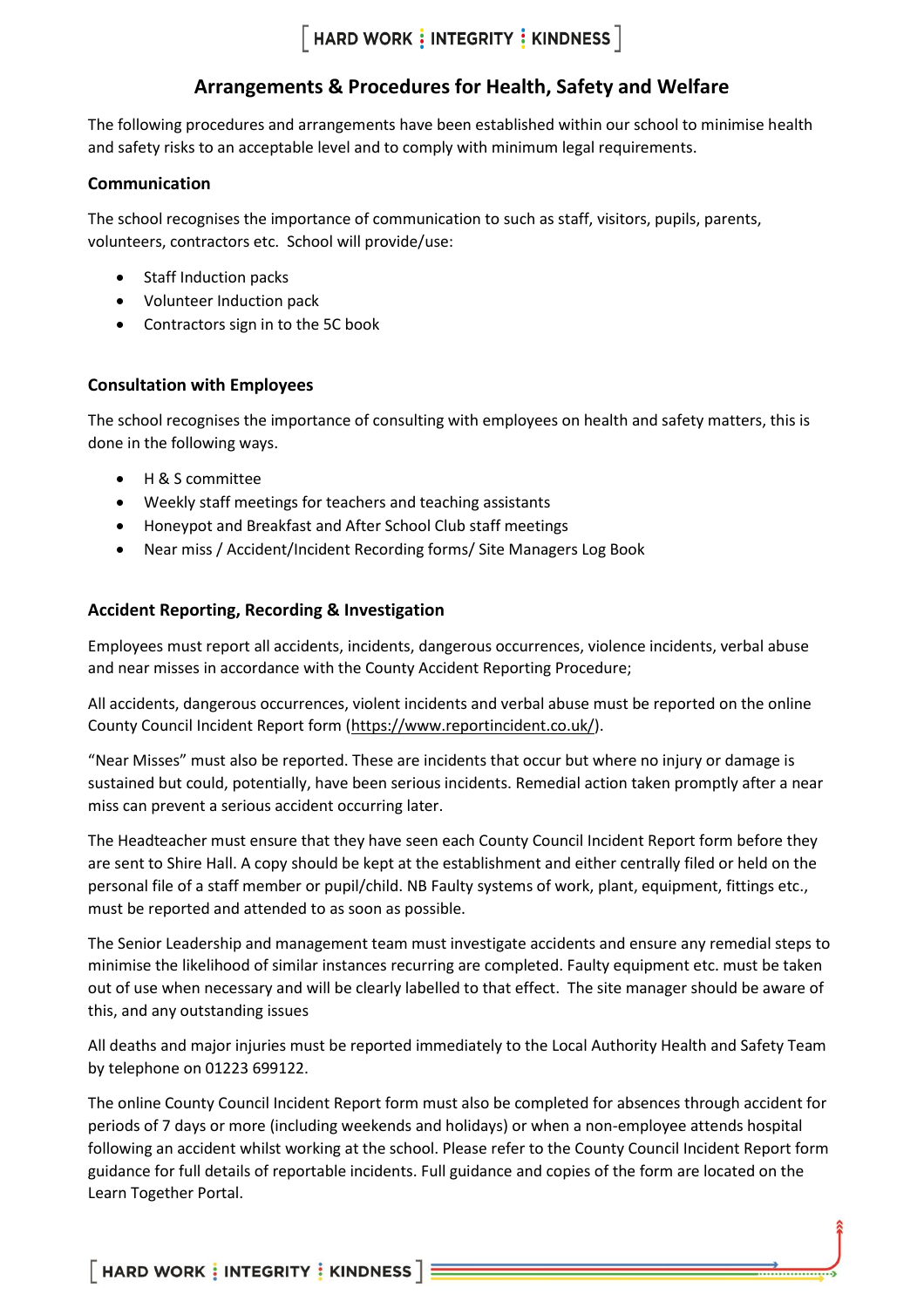#### **Asbestos**

The school's site manager is responsible for recording any issues pertaining to Asbestos; a biannual check of areas noted in the Asbestos survey will be carried out by the site manager, and the results of this check are to be recorded with the county health and safety section, and duly entered in the asbestos register.

A copy of the Asbestos file is kept in the main office, all contractors working on the school site are required to sign in and acknowledge that they have seen this document prior to starting works.

Staff should not drill or make intrusive holes in any part of the fabric of the school without approval from the site manager. Any damage to materials that may contain Asbestos should be reported to the site manager without delay.

### **Curriculum Safety (including out of school learning activity/study support)**

Suitable (written) risk assessments are undertaken prior to commencing any activities or visits outside school. For activities off site, staff are required to complete relevant documents as outlined on the 'Evolve' website and must obtain official approval by the Headteacher prior to commencing the visit. Specification of staff qualification requirements to teach certain activities refer to any health and safety publications adopted by the school which staff must be familiar with e.g. "Safety in PE".

#### **First Aid, Drugs & Medications**

Relevant first aid and/or medication administration training (including refresher sessions) will be arranged by Becky Binney, Office Manager, or Kate Van Dort, Honeypot Manager.

Stocking and orderly storage of first aid equipment will be the responsibility of Becky Binney Office Manager and Kate Van Dort, Honepot Manager for the Honeypot.

Termly monitoring of school held medication (inc inhalers) will be the responsibility of Becky Binney, Office Manager

Full details in the school 's First Aid and Medicine Policy.

#### **Electrical Equipment [fixed & portable]**

A test of 20% of the fixed electrical installation will be carried out on an annual basis, this refers to cabling, sockets, consumer units (distribution boards) etc. This test will be carried out by an accredited electrical engineer. A record of all findings will be kept in the service folder held by the site manager.

A test of all portable appliances (PAT TEST) will be carried out on an rolling basis, this refers to any item with an electrical plug attached, this test will be carried out by Site Manager. A record of all findings will be kept in the service folder held by the site manager. Staff should also carry out a visual inspection of electrical items before use, any item which is deemed unsafe, should be taken out of service and the site manager informed.

Staff should be aware that personal items brought into school, should not be used unless they have been PAT tested and carry certification.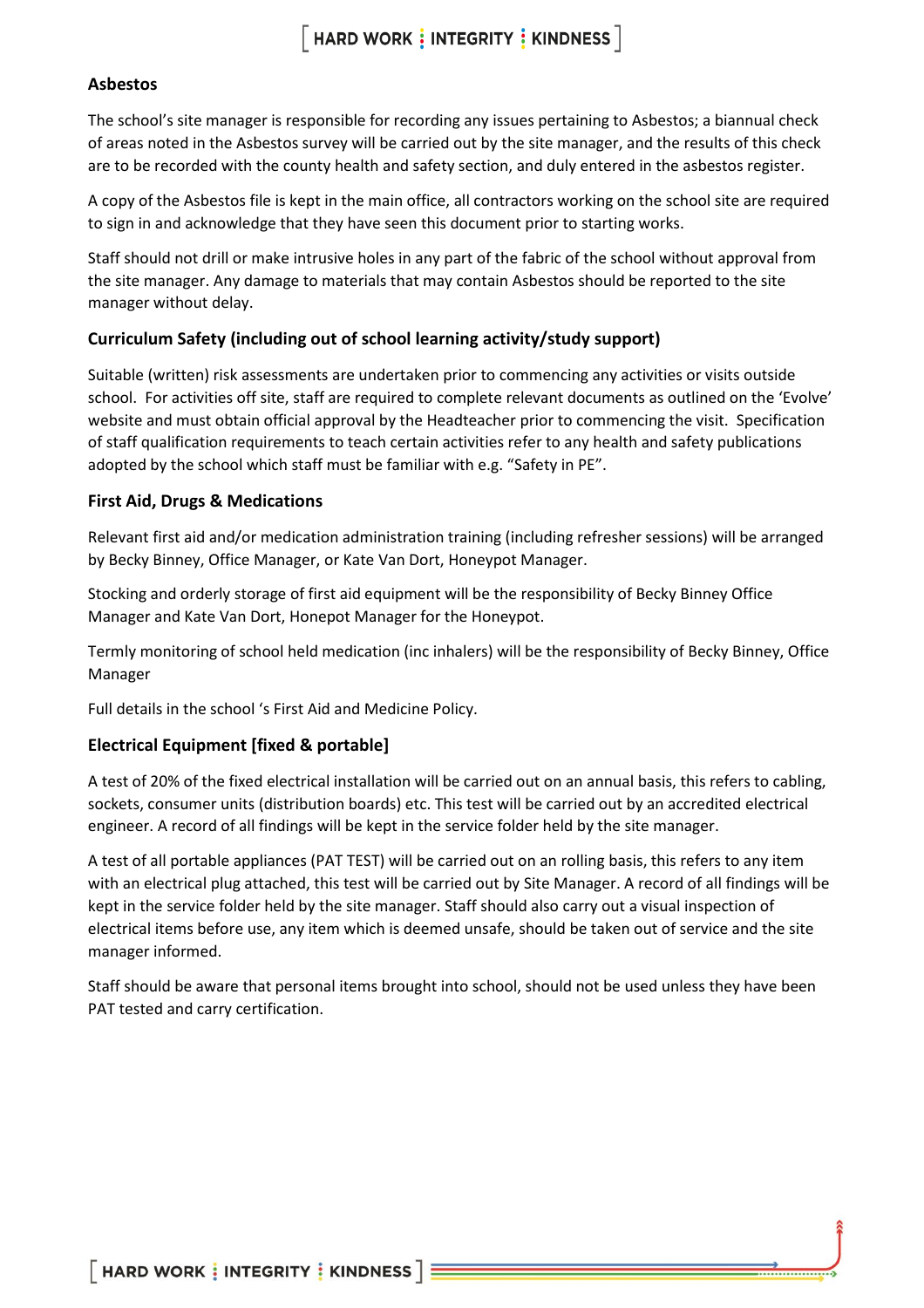### **Fire Precautions & Procedures [and other emergencies incl. bomb threats]**

A comprehensive risk assessment was carried out by Mr. Daryl Rogers (C.C.C.) in 2014 and was reviewed by Barbara Noack in 2018; further assessments will only be required when structural changes are made within the school. A review of procedures was carried out in light of logistical changes in the school as a result of the Covid-19 pandemic.

Planned fire drills are to take place on a termly basis; the assembly point is at the far end of the playing field.

The fire alarm system and emergency lighting will be maintained on a quarterly basis by an accredited company, the current provider is T&P Fire, a record of visits will be kept in the service file held by the site manager. The site manager will be responsible for carrying out weekly fire alarm tests, and monthly emergency lighting tests.

The site manager will be responsible for checking fire escape routes are kept clear, on a daily basis. All staff are also responsible for ensuring fire escapes are kept clear.

The fire alarm system is monitored by an external company (Southern Monitoring) via the redcare system, it should NOT be assumed that a fire signal has been sent during an activation, and the school should follow up by calling 999 if a fire crew is required on site.

Firefighting equipment will be maintained on an annual basis by an accredited company, the current provider is T&P Fire.

Staff should be made aware that the use of such firefighting equipment is intended as a means of aiding an escape only, and they are not expected to tackle a fire. The Site Manager will carry out annual training with staff on the use of this equipment.

### LOCATION OF EMERGENCY PROCEDURE DOCUMENTS

Written emergency procedures exist covering a range of hazardous situations e.g. fire, bomb alerts, severe weather, electrical faults etc. These documents are located in:

- Critical Incident Management Plan which can be found in the 'Emergency Snatch Packs' in all offices in the school;
- Fire Log Book located in Site Managers Office.

In the event of a fire alert/alarm staff will evacuate pupils and visitors to the designated assembly point;

- The Office Manager, under instruction of Head (or Deputy Head, in their absence) (or other nominated person, in their absence) will summon the emergency services as necessary;
- The safe evacuation of persons is an absolute priority;
- Whilst evacuating premises staff should ensure that the premises and equipment are safeguarded as far as this is possible by closing doors, and windows;
- Fire drills will be undertaken termly, and fire alarm tests weekly and a record kept in the Fire Log Book;
- Regular inspections of the premises and grounds should be undertaken by the Site Manager each term or more frequently if possible;
- Details of service isolation points (i.e. gas, water, electricity) are on the fire plan located adjacent to the fire control panel near main front school door and in the school's Critical Incident Plan. Copies of the Critical incident plan are also kept in the emergency grab bags located in Headteacher's office, School Business Manager/Deputy Headteacher's office, and main school office;
- Emergency procedures for incidents outside normal working hours are held by: Site Manager, Jon Thorley-Wraight.

These procedures will be reviewed at least annually.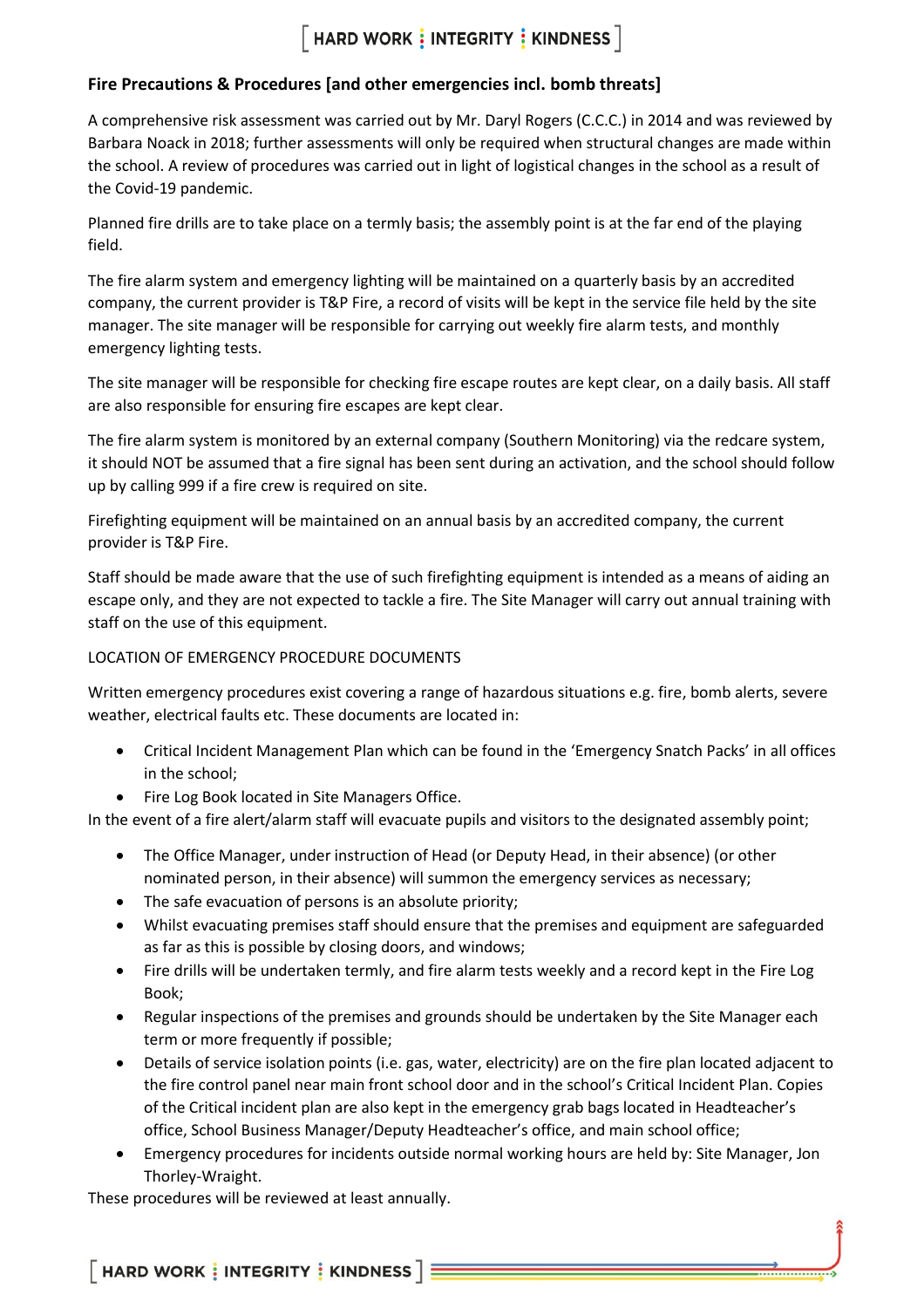#### **First Aid**

At the point of need, as part of our duty of care, all staff are expected to provide assistance to anyone requiring first aid, appropriate to the extent of their ability and training. There are a number of staff who fulfil the official role of appointed first aiders in school.

THE FOLLOWING STAFF HAVE HAD 3 DAY FIRST AID AT WORK TRAINING:

- Nicky Wolton-Carr
- Kerri John
- Becky Binney
- Dave Morel
- Lorna Moore (EYFS)
- Cecilia Pipe
- Angela Walker
- All Honeypot staff are trained in Paediatric First Aid
- •

THE FOLLOWING STAFF HAVE HAD ONE DAY FIRST AID AT WORK TRAINING:

• Office Staff, Teaching Assistants and Lunchtime supervisors. A complete list of staff can be found in the School Office.

Throughout the year there will be training sessions for first aid for new employees or employees whose certificates are due for renewal. The Office Manager will ensure that first aiders have a current certificate and that new persons are trained, should existing first aiders leave.

FIRST AID BOXES ARE LOCATED AT THE FOLLOWING POINTS:

• First Aid Room, Reception Base, School Kitchen, Y1 Base, Y6 Base, After School Club and the Honeypot Building.

For all school trips the trip designated first aider will check that any vehicles are properly equipped with first aid bags/boxes before they are used.

The Office Manager is responsible for regularly checking in liaison with the staff that administer first aid on the playground that the contents of first aid boxes are complete and replenished as necessary. A check should be made at least once termly.

FIRST AID TREATMENT IS RECORDED ON MEDICAL TRACKER SOFTWARE

Incidents need to be recorded if any treatment has been given. First Aiders will ensure that parents/carers are informed by email and that where necessary, a phone call is made.

All children sustaining any significant injury of any kind will be logged on Medical Tracker and information emailed to the parent.

All children sustaining head injuries will be issued with head bump stickers in addition to Medical Tracker being completed and parents being notified via the system. All staff should be vigilant for symptoms of concussion where a child has sustained any kind of head bump. Where they suspect any possible signs, they must seek further advice from one of the official first aiders immediately.

The Senior Midday Supervisor will ensure that their team understand their responsibility to personally, verbally and directly inform the child's class teacher if a child has sustained any type of head bang/injury during the lunchtime period.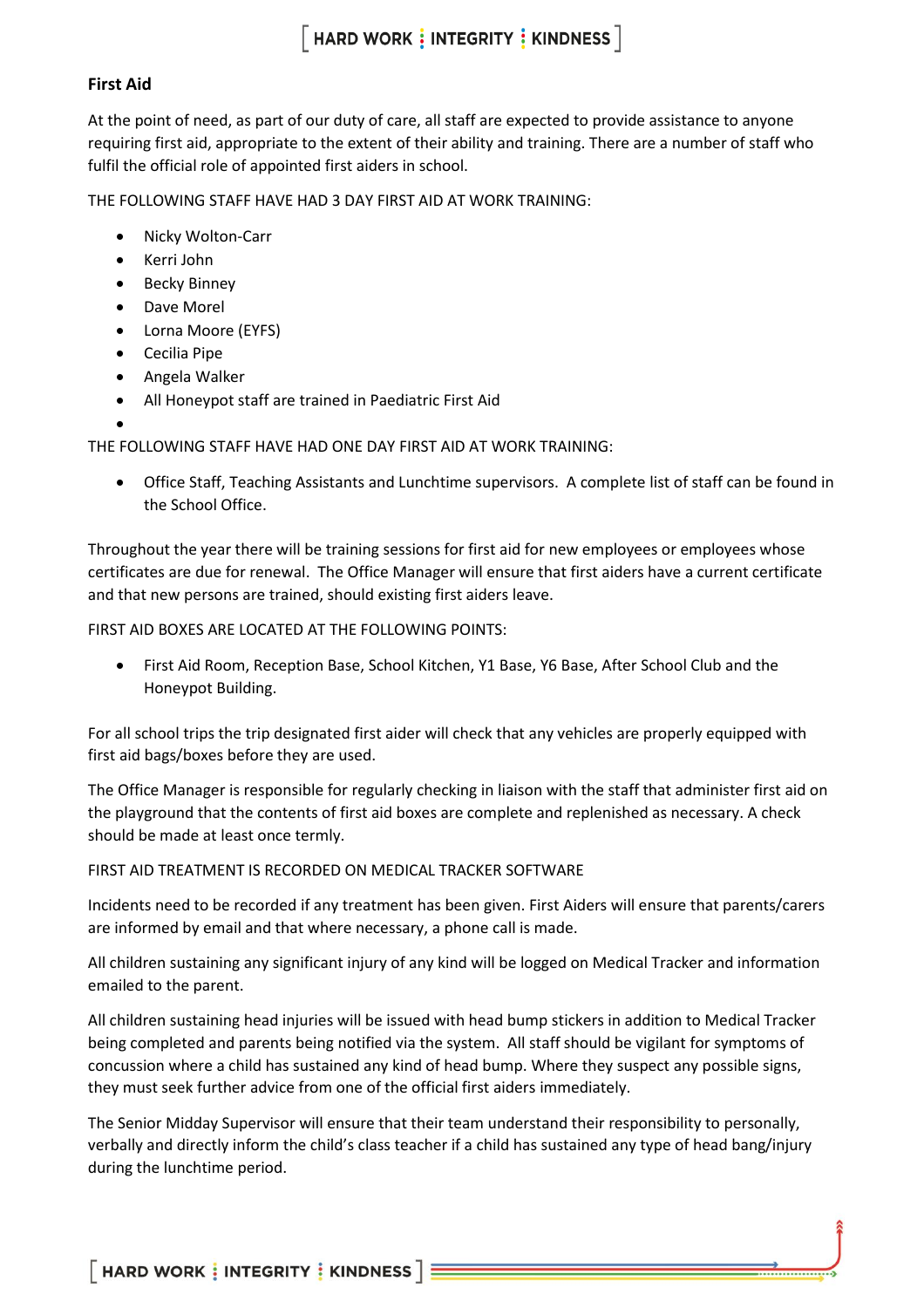For children who attend After School Club, teachers are responsible for informing the After School Club Manager of the injury, who is responsible for ensuring that staff are aware and vigilant following any significant injury sustained, and that this information is passed on to parents when they come to collect.

### **N.B. It is always better to be safe than sorry when deciding whether or not to seek emergency services advice about an accident. If in doubt, seek medical attention. Log all incidents.**

### **Medication Policy**

Teachers cannot be contractually required to administer or oversee the administration of medication to pupils. Where parents/carers request the school administers prescribed or un-prescribed medication and where appropriate staff are available to do so, a consent form should be completed. The medication must be passed to the school office within its original labelled container, showing clearly the full name of child, dosage required and the date the prescription was issued, if prescribed medication. Parents should hand it into the front office, or the Breakfast Club if before school, where parents will be asked to complete a consent form. All medicines given will be logged in medical tracker and the parent will be sent an email to notify them that the medication has been given.

Children must not bring medication into school themselves nor keep it on their person. The only exception to this is inhalers, which many of our older children prefer to keep in their drawers. (See below).

### **Inhalers**

Teachers should know which children in their class have asthma and this information (along with where inhalers are stored) should be easily accessible for any supply teacher, in the class purple folder. Teachers must ensure that children have easy access to their inhalers. Therefore, when outside the school building (e.g., PE, school trips etc.) inhalers must accompany the children. Inhalers are kept in the medical room in individually labelled bags within their year group boxes. Currently, if a child needs their inhaler whilst in the school building, if symptoms are only mild, they may be accompanied by another sensible child to the office. If no-one is in the office, they must be told to ask the headteacher for help. At no time should a child wait longer than absolutely necessary for their inhaler. In the event of a more extreme need, and if the teacher is alone with their class, the teacher must ask the adjacent class teacher to supervise their class whilst the teacher summons the assistance of one of the first aiders. (see First Aid section). Whenever an inhaler is used this should be logged in medical tracker and an email sent to the parent to notify them that the inhaler has been used.

### **Glass & Glazing**

All glazing within the school is of a standard specified for use in such establishments, and carries BS kite marks and registrations, all replacement glass adheres to this standard.

### **Hazardous Substances**

All substances/chemicals used within the school are selected for specific uses and are designed to have a low/ minimal risk of hazard to the user. The site manager/contractors may use substances of a more hazardous / toxic nature on occasion, but must comply with all directions for their safe use.

Hazard data sheets relating to chemicals used for cleaning purposes can be found in all cleaning cupboards and the Site Manager's office

Cleaning staff have an induction into the correct use and properties of chemicals that they will use in the course of their duties. All chemicals will be kept in their original containers, and will only be decanted into correctly labelled dispensing bottles. Chemicals will be stored in the cleaning cupboards and main stock cupboard, which will be locked to prevent unauthorised access. Cleaning staff will be provided with appropriate PPE (personal protective equipment), which they will be encouraged to use as required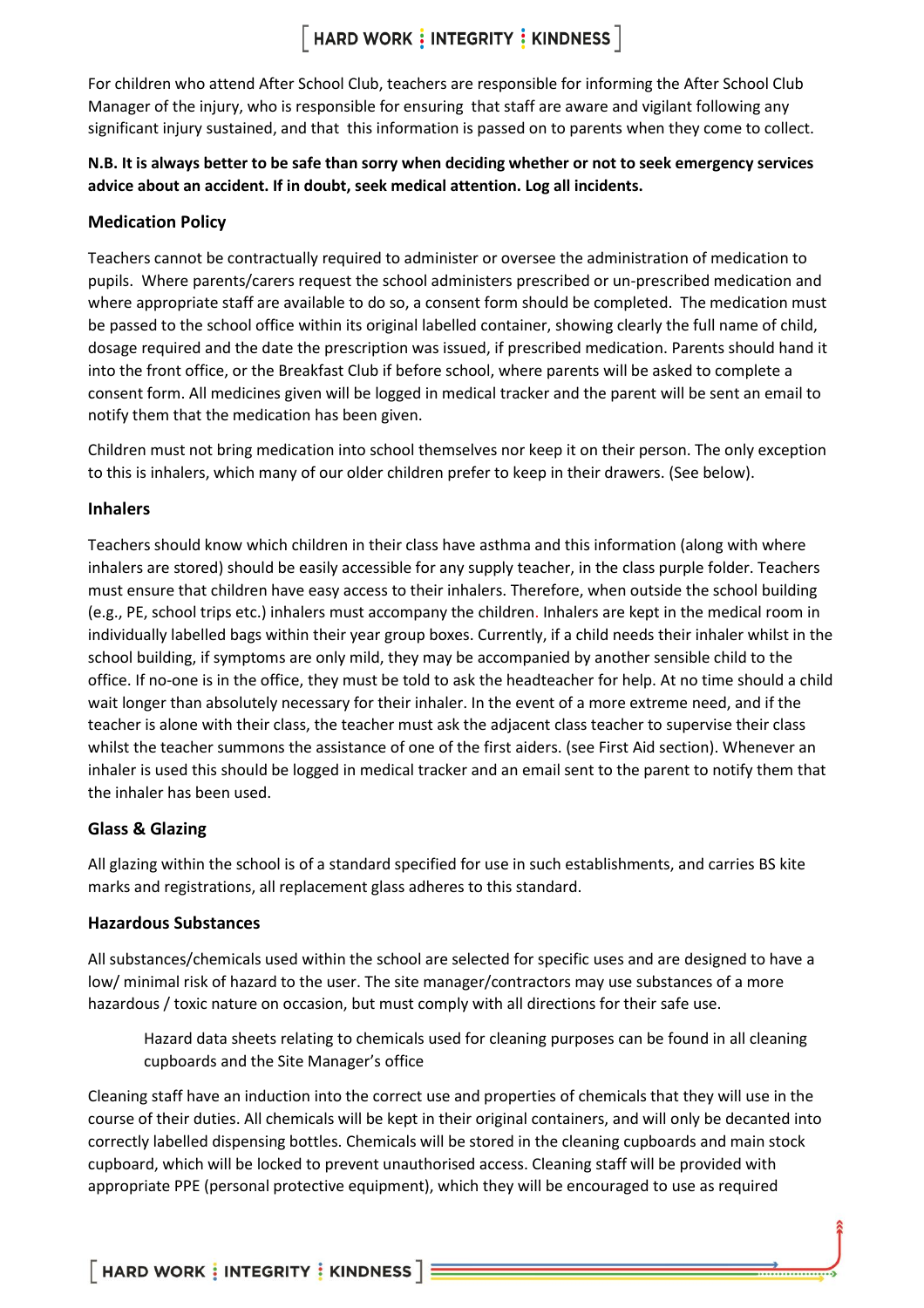### **Health and Safety Advice**

The school obtains competent health and safety advice, from the Local Authority. Health & Safety Adviser, Stuart Wood - Telephone Number: 01223 699122 email [stuart.wood@cambridgeshire.gov.uk](mailto:stuart.wood@cambridgeshire.gov.uk)

#### **Housekeeping, cleaning & waste disposal**

The school will maintain a team of cleaning staff who will carry out their duties on a daily basis within their designated area

- The site manager will be responsible for the clearing/cleaning of external areas and the clearing/disposal of refuse bags
- Floor mopping will be carried out before the start of the school day or end of the school day where possible, wet areas will be identified by warning signs
- Sharp objects for disposal should not be place in the normal waste bins, where possible they should be placed in a suitable container and the site manager informed
- Batteries should be passed to the site manager for safe disposal and not just placed in normal waste
- During periods of snow, the site manager will clear and/or grit a walkway around the perimeter of the school building, car park and main entrance
- Waste bins are provided in the school playgrounds, they have weighted bases to deter their movement and are positioned away from the school buildings in case of arson attacks . The main collection containers are kept to the corner of the car park, away from the school buildings and stored in a lockable caged area.

### **Manual Handling (typical loads and handling pupils)**

Risks of manual handling are communicated within general risk assessment.

Any activities that involve significant manual handling tasks are risk assessed and where appropriate training provided for staff. Headteachers are responsible for assessing the appropriate approach to handling tasks.

- Nominated staff are trained in positive handling techniques for named pupils refer to Behaviour Policy and Physical Handling Guidance;
- Risk Assessments are completed for handling of heavy or awkward goods by the Site Manager.

### **Jewellery**

The only jewellery pupils may wear to school are listed below:

- Simple strapped watch
- Stud earrings
- Bangles (for religious reasons)

All jewellery must be removed by the child before participating in PE. Staff should not attempt to remove or replace earrings for pupils. Where any other jewellery is worn, depending on the age of the child, please speak to either the child or parent.

Neither nail varnish or false nails/extensions should be worn. Once again, depending on the age of the child, teachers need to decide whether it is most appropriate to speak to the child or parent. False nails present a safety risk to both the child and others, therefore, it would be necessary to speak directly to parents.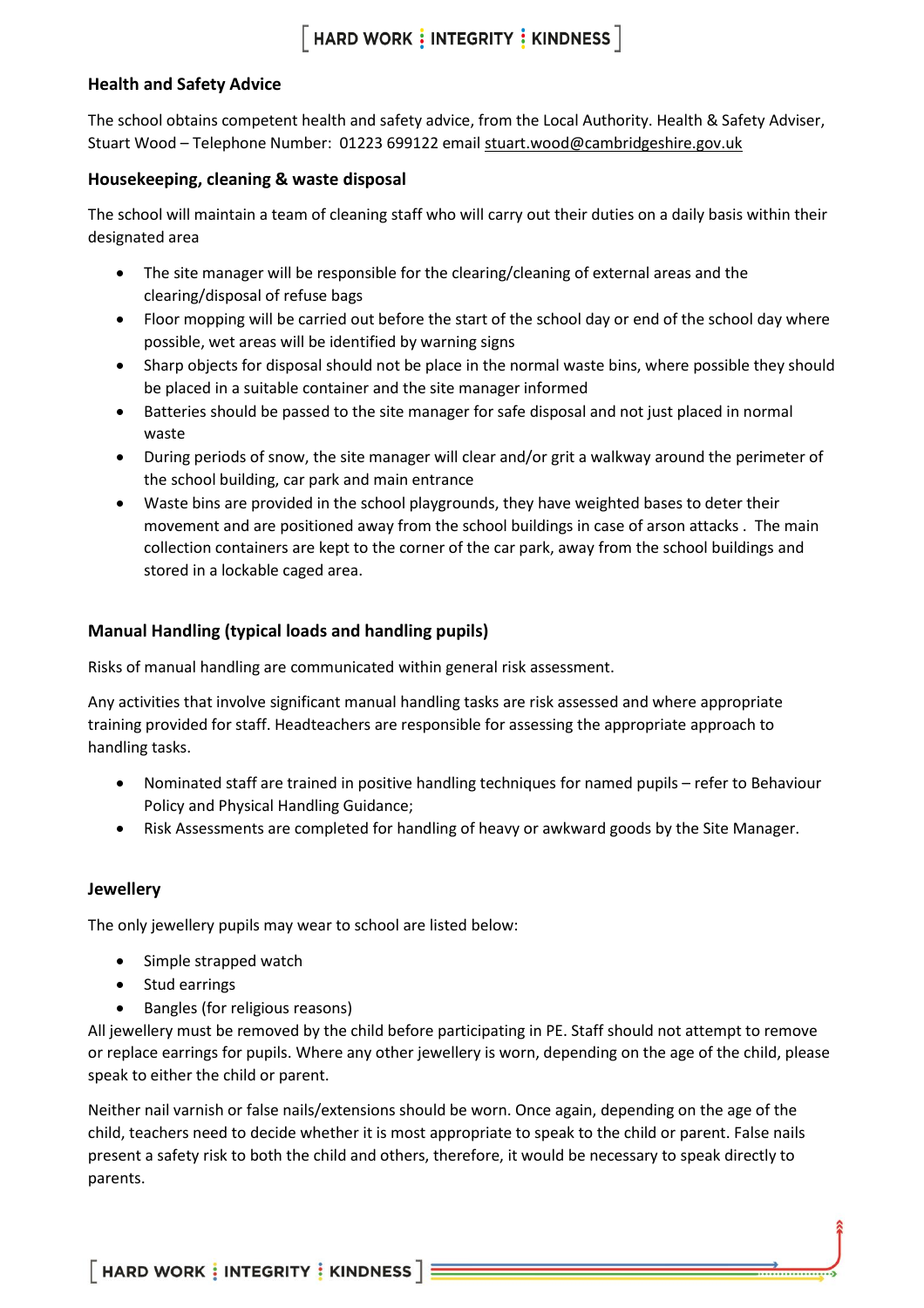### **Lettings/shared use of premises**

The school ensures that the hirer/tenant has public liability insurance in place in order to indemnify the school from all such hirer's/tenant's claims arising from negligence. If any part of the school is let, the Headteacher is satisfied via the agreement that the hiring organisation will use the premises in a safe manner. A signed, written letting agreement is completed and copies are kept and a risk assessment has been undertaken.

#### **Lone Working**

The school ensures that lone working is risk assessed and that appropriate control measures are put in place to mitigate those risks. Staff should assist in the operation of any systems designed to provide for their safety, the Site Manager should be aware of anyone lone working on the school site.

### **Maintenance / Inspection of Equipment**

All records of servicing are kept in the service file which is held by the site manager.

All contractors used for servicing & Inspection are accredited, and are professional in their specific area of working.

Servicing includes : fire alarms(Q), emergency lighting(Q), extinguishers(A), boiler controls (A) (IN), pressure release valves( A), a gas drop test( A), heating system inhibitor test( A), pressure set test( A), blending valve check (A), fan heater service and electrical test (A), boiler service (A), pat test (ON) (IH) (IN), fixed electrical test (A), water monitoring (M), pasteurisation test (Q) (IN), sewerage pumps (H), lightning rods (A), sports equipment internal/external (A), intruder alarm (A), CCTV (A), aircon service (H), extractor fan service (A).

A: annual H: 6 months Q: 3 months M: monthly.

IN: In House (undertaken by Site Manager)

OH: On going

Ladders are checked before use by the site manager, steps are checked annually. See Working At Height section for more detail on ladder use in school.

### **Personal Protective Equipment (PPE)**

Personal protective equipment is provided for staff use when it is deemed necessary by risk assessment, it will be kept accessible at all times, and will be provided free of charge.

### **Reporting Defects**

Defects to equipment or to the fabric of the school should be reported to the site manager immediately if of a serious nature, other works can be reported via the site manager's log book, which is kept in the main office.

### **Risk Assessments**

The school's risk assessments are the responsibility of the School's Management Team at a variety of levels. Those responsible for premises or curriculum areas ensure that risk assessments are undertaken and recorded for significant activities. Risk assessments are reviewed periodically or where there is a change in circumstances. Templates for risk assessments can be found on the staff share

### **School Trips/ Off-Site Activities**

The school complies with DFE Guidance on offsite visits and school journeys. A separate school trips procedure has been produced.

 $\lceil$  HARD WORK  $\frac{1}{3}$  INTEGRITY  $\frac{1}{3}$  KINDNESS  $\rceil$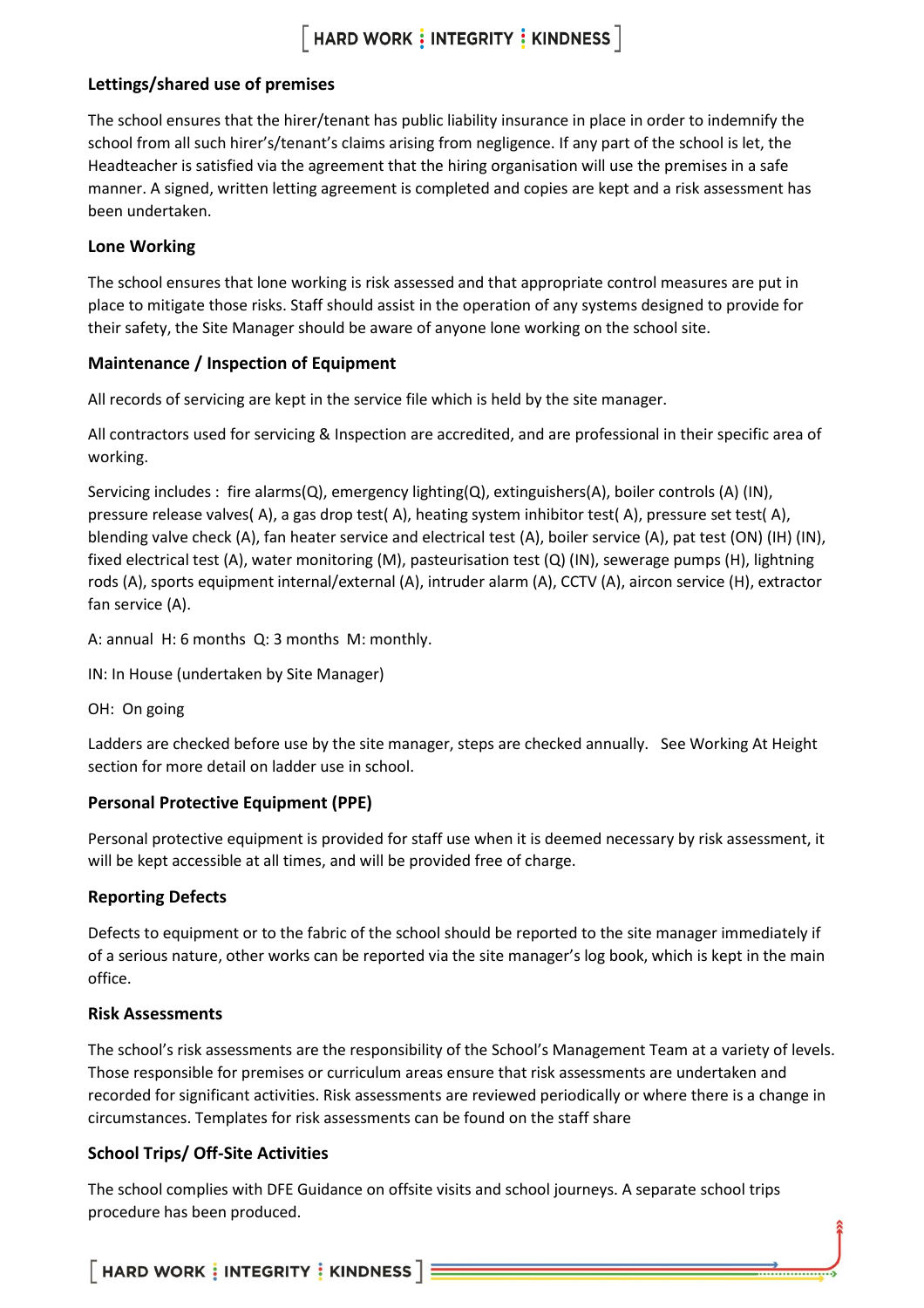### **School Transport**

At the present time the school has no minibus facilities.

### **Smoking**

Willingham Primary School is a no smoking site.

### **Staff Health & Safety Training and Development**

Please refer to the Staff Handbook and Staff Code of Conduct Policy. The Headteacher and other members of the SLT are responsible for staff induction. On induction, staff will be issued with all relevant policies and guidance for which they will be asked to sign to say they will read the documents and refer to them when necessary.

### **Staff Well-being / Stress**

The school will endeavour to promote a culture of co-operation, trust and mutual respect and ensure good management practices are in place and staff have access to competent advice.

All employees and governors of the school have free and confidential access to the LA Employee Counselling Scheme. This scheme is available to support people who feel under stress, whether in the home or working life and who feel they could benefit from counselling. The service is staffed by experienced and fully qualified counsellors who offer an impartial and totally confidential service. The counsellors offer an initial assessment sessions, followed by up to six treatment sessions at no cost to the employee.

Copies of the LA Counselling scheme leaflets can be found in the staff room and will also be included in the induction pack for new employees.

### **Swimming Pool Operating Procedures**

The school has a Swimming Policy with full details but the Emergency Action Plan (E.A.P.) for the pool is as follows:

- 1. Overcrowding No more than 20 at any one time.
- 2. Disorderly Behaviour:
	- Remove child from water.
	- Assistant must accompany child to changing rooms.
- 3. Outbreak of fire (or sounding of alarm)
	- Blow the whistle twice
	- Clear the pool
	- Follow school fire evacuation procedures, assembling children on the field
- 4. Bomb threat, fire or other disaster:
	- Clear pool using whistle alarm
	- Contact office via walkie talkie to telephone the emergency services
	- Children to assemble on field
- 5. Lighting failure N/A.
- 6. Structure failure Notify headteacher or Site Manager.
- 7. Emission of toxic gases as above.

 $\lceil$  HARD WORK  $\frac{1}{3}$  INTEGRITY  $\frac{1}{3}$  KINDNESS  $\rceil$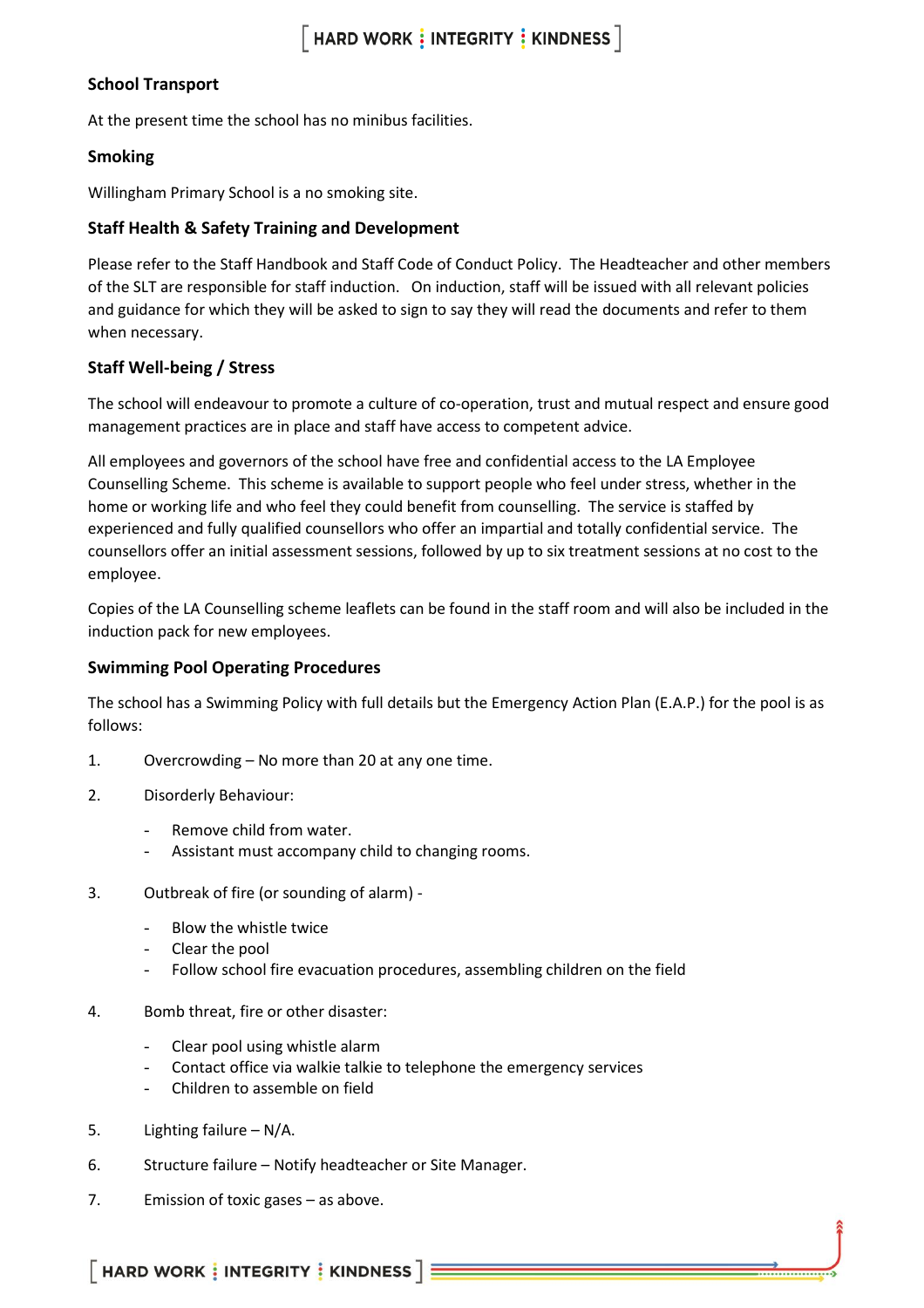#### 8. Serious injury to a bather:

- Blow the whistle twice
- Clear the pool
- Summon help via walkie talkie
- Attend to injured bather
- Notify headteacher
- 9. Discovery of a casualty in the water as above for injury.

Risk assessment completed with LA, includes WSA.

The site manager is responsible for the maintenance of the swimming pool.

Jon Thorley-Wraight has passed the test for Pool plant operators May 2021.

Training was provided by P.A.L.M. Ltd which is accredited by The Pool Water Treatment Advisory Group and is valid for 3 years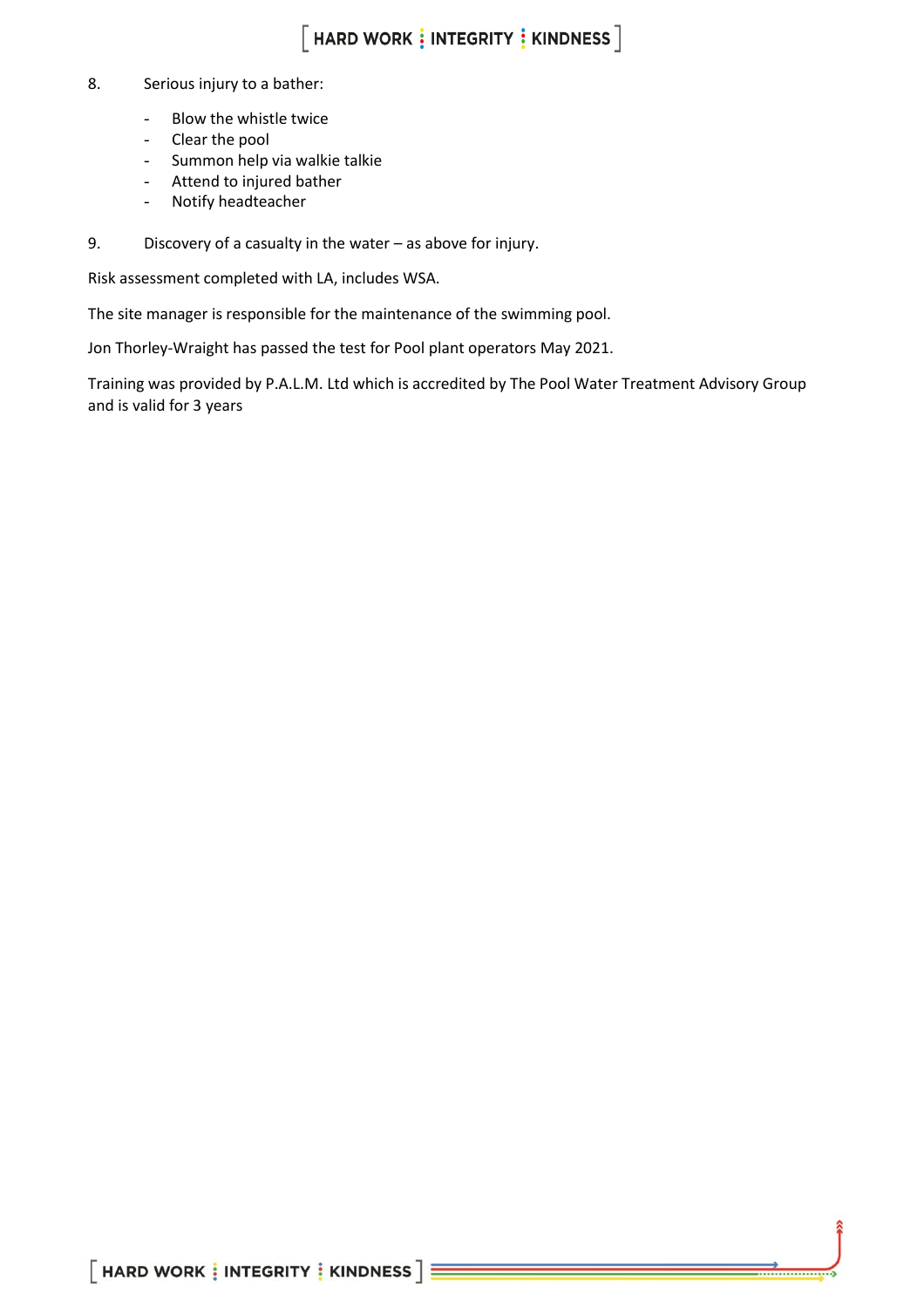### **Use of VDU's / Display Screens**

The majority of staff within the school are not considered to be DSE (display screen equipment) users. The site manager will ensure that DSE workplace assessments are conducted for all users. DSE assessments are reviewed annually and where equipment changes or office layouts change or when there are staff changes.

- RAs completed for office staff or high users of PCs.
- All staff advised to take regular breaks away from the screen.

#### **Vehicles on Site**

The movement of vehicles on site is restricted as far as possible during the periods before the start of the school day when pedestrians are accessing the building and likewise at the end of the school day when leaving. During this time the turning point will be closed off by means of a steel barrier and cones, to in effect close the area immediately in front of the school, and provide a safe zone for pedestrians and supervised by the Site Manager.

Where possible, contractors and larger delivery vehicles will have access either side of these times.

Areas of the highway around the school now have time restricted parking during peak school times and Safer Schools Road Closure Scheme.

Where possible it will be encouraged for coaches collecting and returning children to school during peak times to park at the top of the road and children to use the gate at the far end of the road.

#### **Violence to Staff / School Security**

All visitors are requested to report to the school office to sign in to the digital sign in system & other relevant register. Restrictions on access by means of high level gates and securing of external doors are strictly adhered to. During out of hours all areas are locked and protected by an extensive intruder alarm and C.C.T.V. system. Any incidents of abuse, violence or breaches of security should be reported immediately to the Headteacher.

If a child leaves the school site by themselves without permission, the school office will phone the police, call parents and follow at a safe distance taking a mobile phone with them for contact with the school.

#### **Working at Height**

No formal training is required for staff to use step ladders, expectations are that they should be of a competent nature. Staff should use step ladders to access display boards etc., and be discouraged from stepping up by other means.

The use of ladders and other high level access equipment is restricted to persons who have gained training in their correct set up and safety procedures.

Pupils should not be allowed to access steps.

Contractors are expected to provide their own equipment, as to prevent any claim of liability should an accident occur.